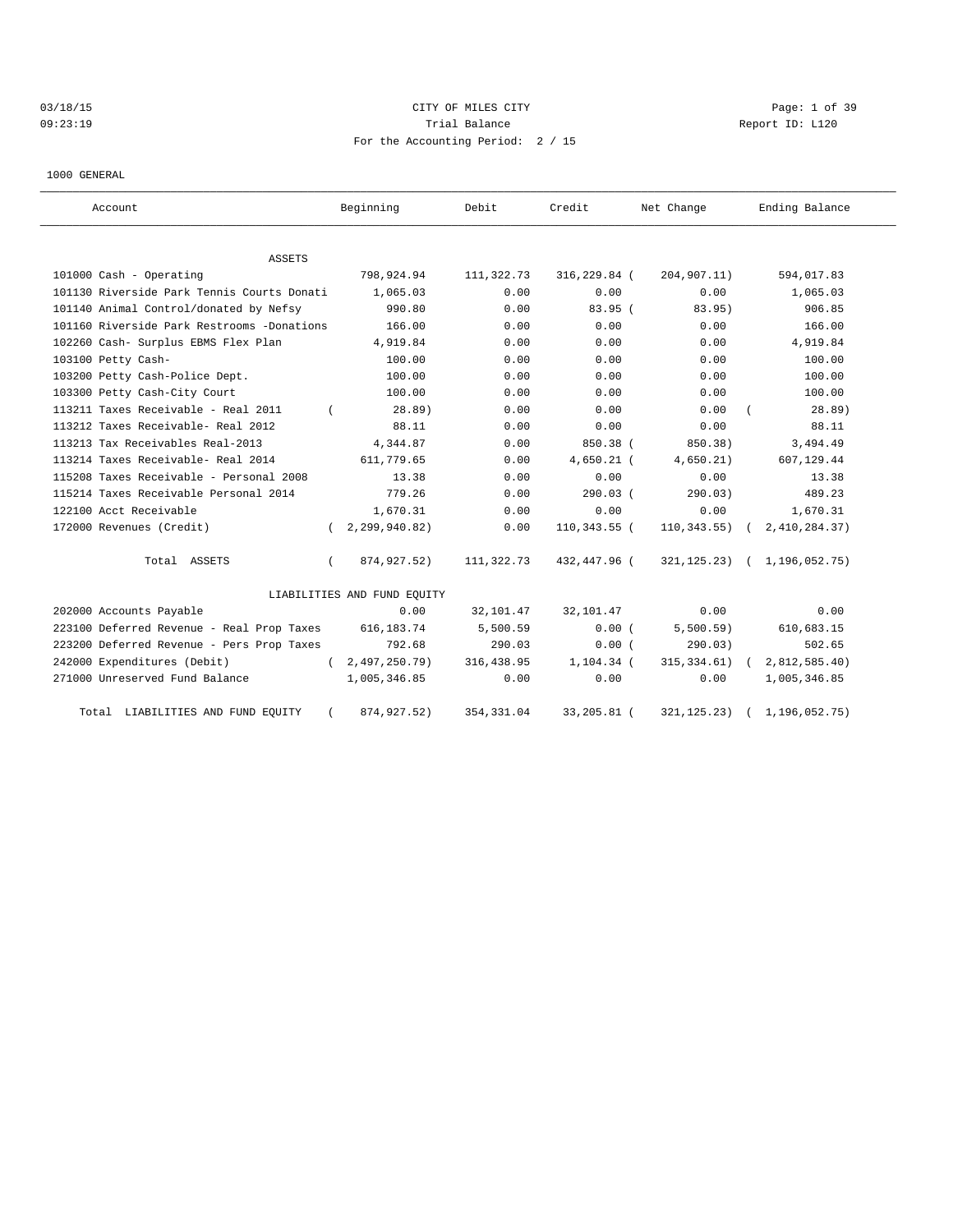### 03/18/15 CITY OF MILES CITY Page: 2 of 39 09:23:19 Trial Balance Report ID: L120 For the Accounting Period: 2 / 15

### 2220 LIBRARY

| Account                                    | Beginning                   | Debit       | Credit      | Net Change      | Ending Balance |
|--------------------------------------------|-----------------------------|-------------|-------------|-----------------|----------------|
|                                            |                             |             |             |                 |                |
| ASSETS                                     |                             |             |             |                 |                |
| 101000 Cash - Operating                    | 763.11)                     | 24,239.10   | 25,463.65 ( | $1,224.55$ ) (  | 1,987.66)      |
| 101032 Cash- Library Board of Trustees Mul | 18,935.77                   | 0.00        | 0.00        | 0.00            | 18,935.77      |
| 103000 Petty Cash                          | 75.00                       | 0.00        | 0.00        | 0.00            | 75.00          |
| 172000 Revenues (Credit)                   | 172,791.69)                 | 0.00        | 24,239.10 ( | $24, 239, 10$ ( | 197,030.79)    |
| Total ASSETS                               | 154,544.03)                 | 24,239.10   | 49,702.75 ( | $25,463.65$ (   | 180,007.68)    |
|                                            | LIABILITIES AND FUND EQUITY |             |             |                 |                |
| 202000 Accounts Payable                    | 0.00                        | 1,765.62    | 1,765.62    | 0.00            | 0.00           |
| 242000 Expenditures (Debit)                | 188,754.38)<br>$\left($     | 25,463.65   | 0.00(       | $25,463.65$ (   | 214, 218.03)   |
| 271000 Unreserved Fund Balance             | 34, 210.35                  | 0.00        | 0.00        | 0.00            | 34, 210.35     |
| LIABILITIES AND FUND EQUITY<br>Total       | 154,544.03)                 | 27, 229. 27 | 1,765.62 (  | 25,463.65) (    | 180,007.68)    |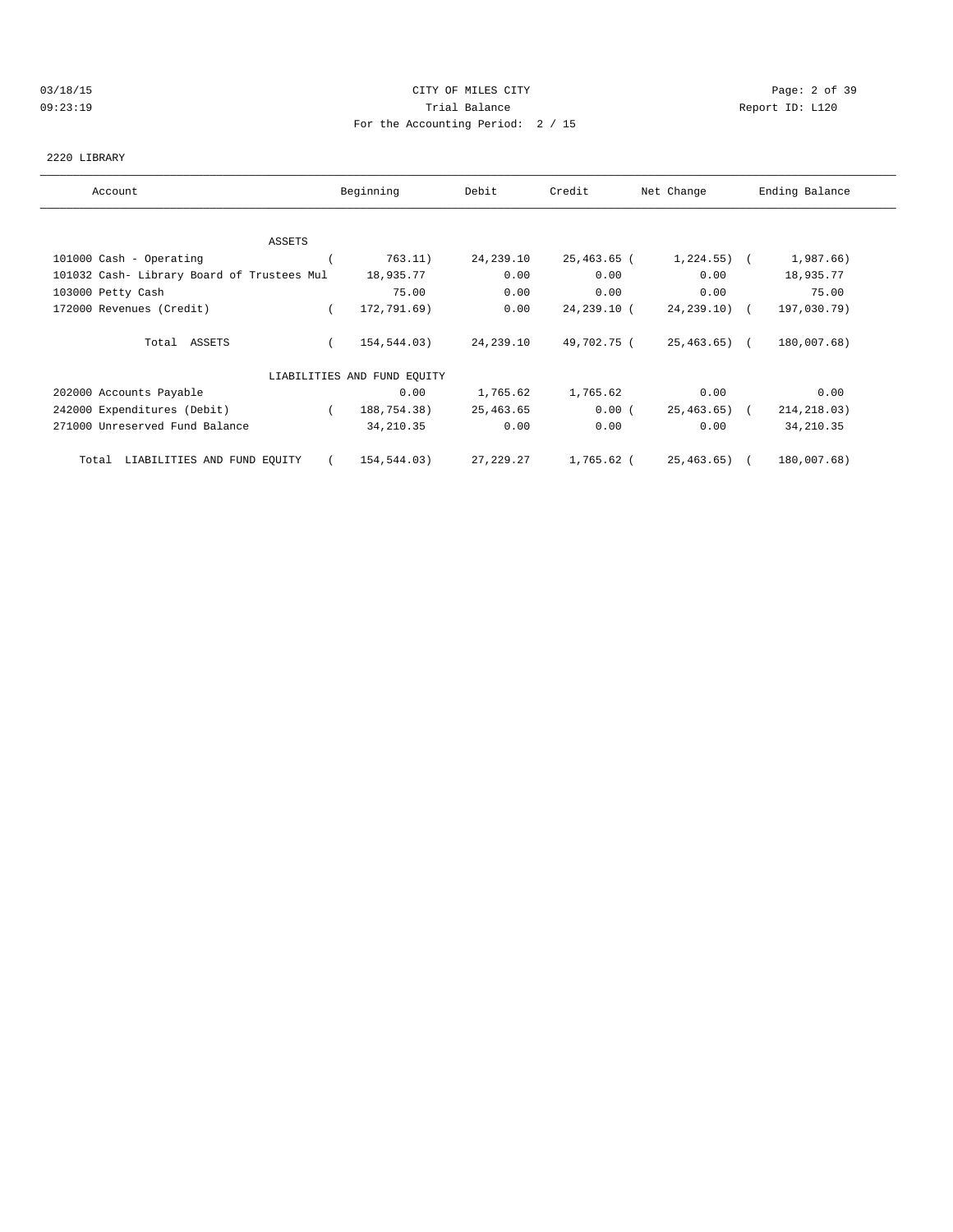| 03/18/15 |  |
|----------|--|
| 00.22.19 |  |

# CITY OF MILES CITY CONTROL CONTROL CONTROL CONTROL CONTROL PAGE: 3 of 39 09:23:19 Trial Balance Report ID: L120 For the Accounting Period: 2 / 15

### 2260 EMERGENCY DISASTER

| Account                                   | Beginning                   | Debit | Credit   | Net Change | Ending Balance |  |  |  |  |  |
|-------------------------------------------|-----------------------------|-------|----------|------------|----------------|--|--|--|--|--|
|                                           |                             |       |          |            |                |  |  |  |  |  |
| ASSETS                                    |                             |       |          |            |                |  |  |  |  |  |
| 101000 Cash - Operating                   | 27.91                       | 1.86  | 0.00     | 1.86       | 29.77          |  |  |  |  |  |
| 113211 Taxes Receivable - Real 2011       | 3.46                        | 0.00  | 0.00     | 0.00       | 3.46           |  |  |  |  |  |
| 172000 Revenues (Credit)                  | 27.91)                      | 0.00  | $1.86$ ( | $1.86)$ (  | 29.77)         |  |  |  |  |  |
| Total ASSETS                              | 3.46                        | 1.86  | 1.86     | 0.00       | 3.46           |  |  |  |  |  |
|                                           | LIABILITIES AND FUND EQUITY |       |          |            |                |  |  |  |  |  |
| 223100 Deferred Revenue - Real Prop Taxes | 3.46                        | 0.00  | 0.00     | 0.00       | 3.46           |  |  |  |  |  |
| LIABILITIES AND FUND EQUITY<br>Total      | 3.46                        | 0.00  | 0.00     | 0.00       | 3.46           |  |  |  |  |  |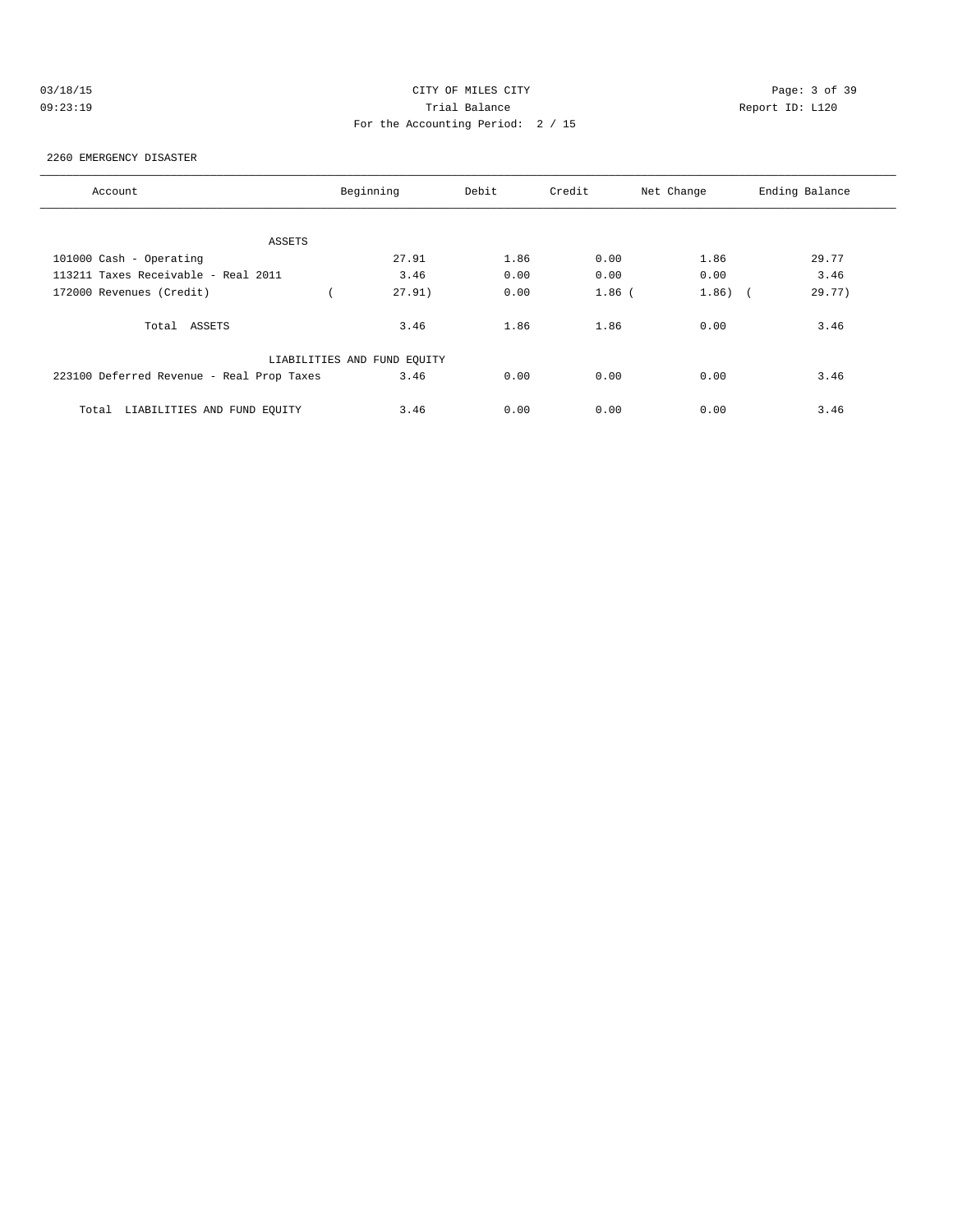### 03/18/15 Page: 4 of 39 09:23:19 Trial Balance Report ID: L120 For the Accounting Period: 2 / 15

### 2270 Health

| Account                              |        | Beginning                   | Debit    | Credit       | Net Change    | Ending Balance |
|--------------------------------------|--------|-----------------------------|----------|--------------|---------------|----------------|
|                                      |        |                             |          |              |               |                |
|                                      | ASSETS |                             |          |              |               |                |
| 101000 Cash - Operating              |        | 36,766.99                   | 6,080.00 | 2,765.50     | 3,314.50      | 40,081.49      |
| 172000 Revenues (Credit)             |        | 47,053.18)                  | 0.00     | $6,080.00$ ( | $6,080.00)$ ( | 53, 133, 18)   |
| ASSETS<br>Total                      |        | 10, 286.19)                 | 6,080.00 | $8,845.50$ ( | $2,765.50$ (  | 13,051.69)     |
|                                      |        | LIABILITIES AND FUND EQUITY |          |              |               |                |
| 202000 Accounts Payable              |        | 0.00                        | 2,750.00 | 2,750.00     | 0.00          | 0.00           |
| 242000 Expenditures (Debit)          |        | 22,031.08)                  | 2,765.50 | 0.00(        | 2,765.50)     | 24,796.58)     |
| 271000 Unreserved Fund Balance       |        | 11,744.89                   | 0.00     | 0.00         | 0.00          | 11,744.89      |
| LIABILITIES AND FUND EQUITY<br>Total |        | $10, 286.19$ )              | 5,515.50 | $2,750.00$ ( | 2,765.50)     | 13,051.69)     |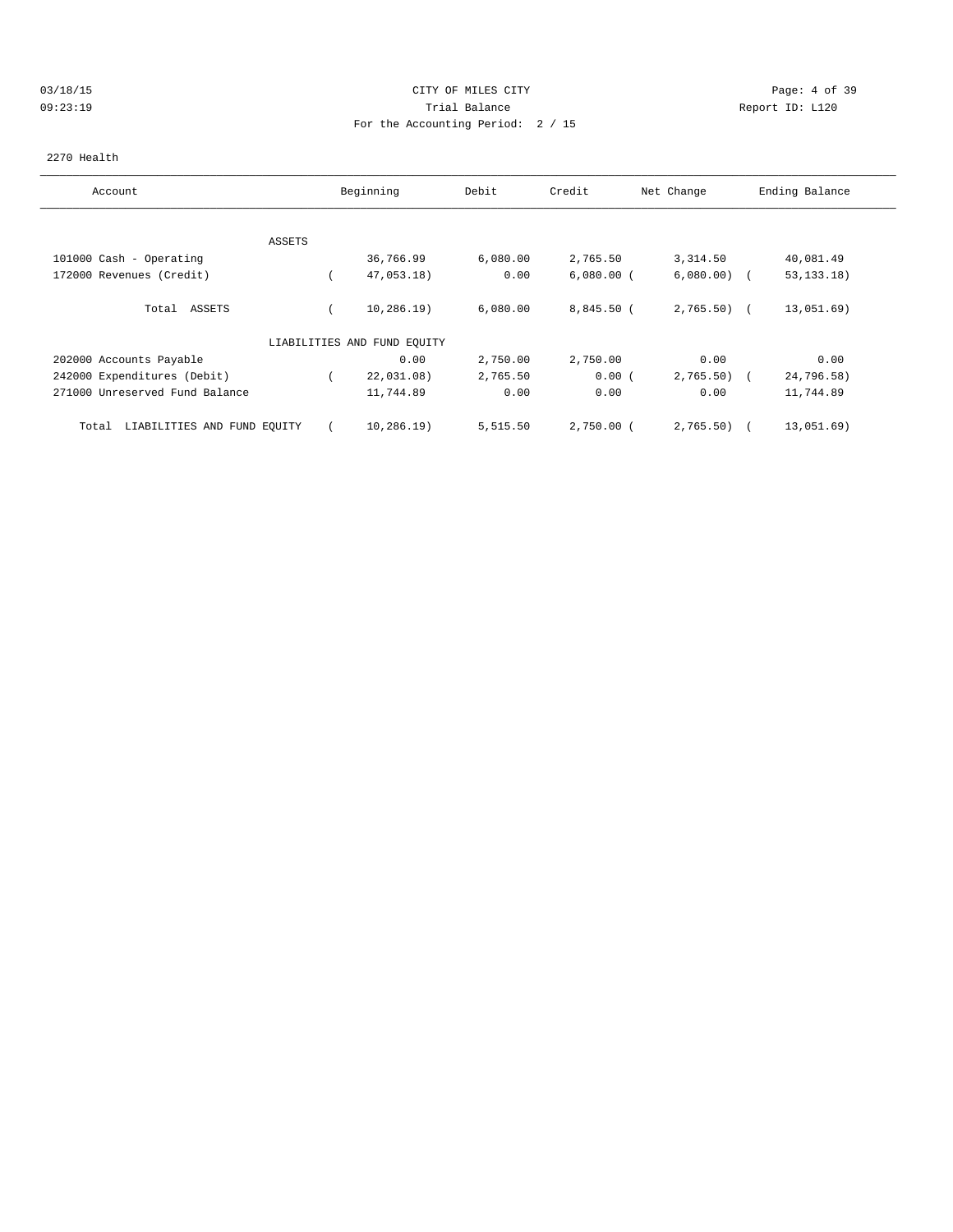| 03/18/15 | CITY OF MILES CITY                | Page: 5 of 39   |
|----------|-----------------------------------|-----------------|
| 09:23:19 | Trial Balance                     | Report ID: L120 |
|          | For the Accounting Period: 2 / 15 |                 |

2350 Local Government/Study Commission

| Account                                   | Beginning                   | Debit | Credit    | Net Change | Ending Balance |
|-------------------------------------------|-----------------------------|-------|-----------|------------|----------------|
|                                           |                             |       |           |            |                |
| ASSETS                                    |                             |       |           |            |                |
| 101000 Cash - Operating                   | 1,486.05                    | 22.38 | 0.00      | 22.38      | 1,508.43       |
| 113214 Taxes Receivable- Real 2014        | 2,944.31                    | 0.00  | $22.38$ ( | 22.38)     | 2,921.93       |
| 172000 Revenues (Credit)                  | 3,889.24)                   | 0.00  | $22.38$ ( | $22.38$ (  | 3, 911.62)     |
| Total ASSETS                              | 541.12                      | 22.38 | 44.76 (   | 22.38      | 518.74         |
|                                           | LIABILITIES AND FUND EQUITY |       |           |            |                |
| 223100 Deferred Revenue - Real Prop Taxes | 2,944.31                    | 22.38 | 0.00(     | 22.38)     | 2,921.93       |
| 242000 Expenditures (Debit)               | 2,403.19                    | 0.00  | 0.00      | 0.00       | 2,403.19       |
| LIABILITIES AND FUND EQUITY<br>Total      | 541.12                      | 22.38 | 0.00(     | 22.38)     | 518.74         |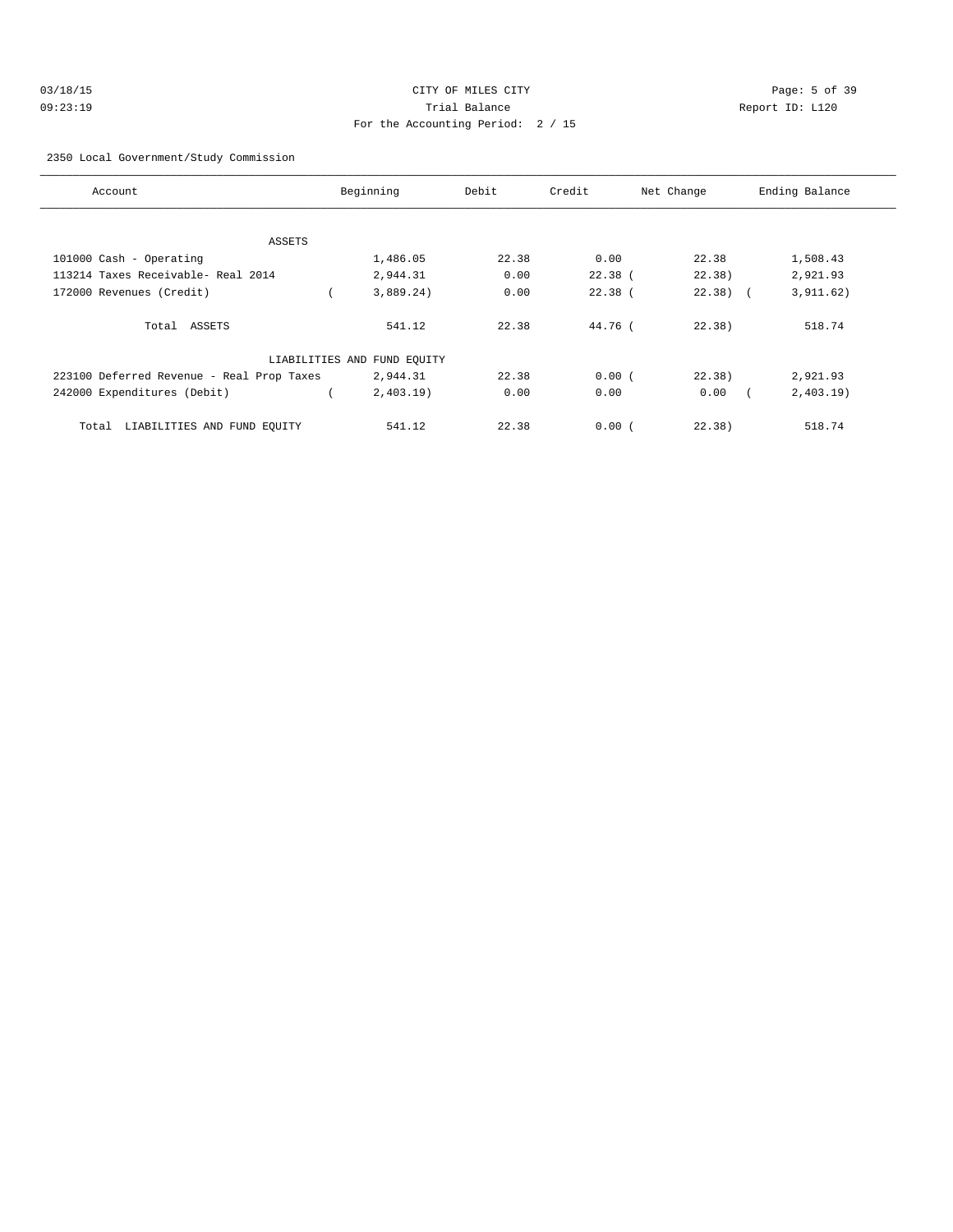### 03/18/15 CITY OF MILES CITY Page: 6 of 39 09:23:19 Trial Balance Report ID: L120 For the Accounting Period: 2 / 15

2372 Permissive Medical Levy

| Account                                   | Beginning                   | Debit  | Credit       | Net Change   | Ending Balance |
|-------------------------------------------|-----------------------------|--------|--------------|--------------|----------------|
|                                           |                             |        |              |              |                |
| <b>ASSETS</b>                             |                             |        |              |              |                |
| 101000 Cash - Operating                   | 15,849.35                   | 629.64 | 0.00         | 629.64       | 16,478.99      |
| 113211 Taxes Receivable - Real 2011       | 5.80)                       | 0.00   | 0.00         | 0.00         | 5.80)          |
| 113212 Taxes Receivable- Real 2012        | 8.77                        | 0.00   | 0.00         | 0.00         | 8.77           |
| 113213 Tax Receivables Real-2013          | 430.09                      | 0.00   | 84.17 (      | 84.17)       | 345.92         |
| 113214 Taxes Receivable- Real 2014        | 67.127.94                   | 0.00   | $510.25$ (   | 510.25)      | 66,617.69      |
| 115214 Taxes Receivable Personal 2014     | 77.12                       | 0.00   | 28.71(       | 28.71)       | 48.41          |
| 172000 Revenues (Credit)                  | 92,500.45)                  | 0.00   | $629.64$ (   | $629.64$ ) ( | 93,130.09)     |
| Total ASSETS                              | 9.012.98)                   | 629.64 | $1.252.77$ ( | $623.13$ (   | 9,636.11)      |
|                                           | LIABILITIES AND FUND EQUITY |        |              |              |                |
| 223100 Deferred Revenue - Real Prop Taxes | 67,560.97                   | 594.42 | 0.00(        | 594.42)      | 66,966.55      |
| 223200 Deferred Revenue - Pers Prop Taxes | 74.52                       | 28.71  | 0.00(        | 28.71)       | 45.81          |
| 242000 Expenditures (Debit)               | 81,032.00)                  | 0.00   | 0.00         | 0.00         | 81,032.00)     |
| 271000 Unreserved Fund Balance            | 4,383.53                    | 0.00   | 0.00         | 0.00         | 4,383.53       |
| Total LIABILITIES AND FUND EQUITY         | 9,012.98)                   | 623.13 | 0.00(        | $623.13)$ (  | 9,636.11)      |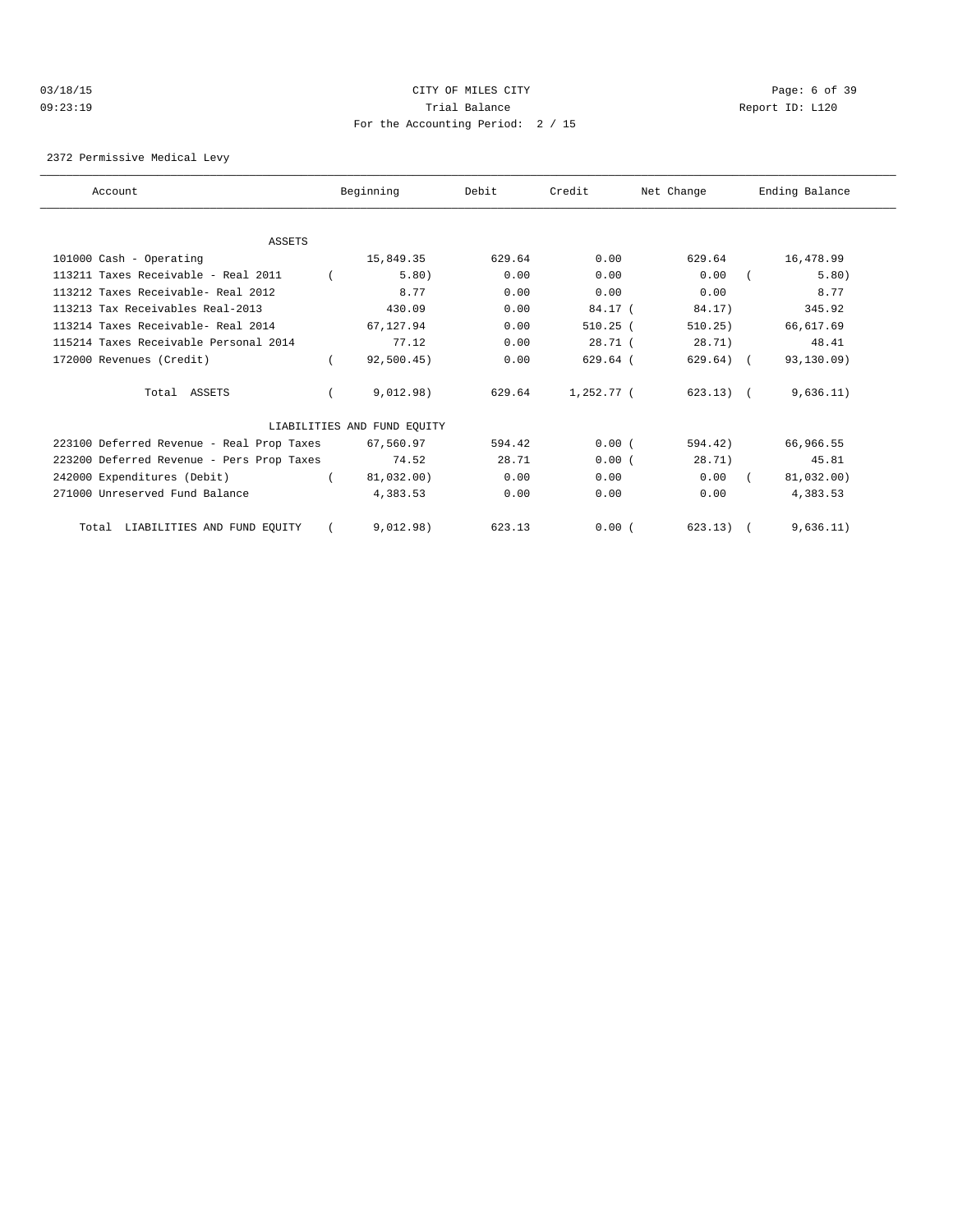# 03/18/15 Page: 7 of 39 09:23:19 Trial Balance Report ID: L120 For the Accounting Period: 2 / 15

2394 BUILDING CODE ENFORCEMENT

| Account                              |        | Beginning                   | Debit     | Credit       | Net Change   | Ending Balance |
|--------------------------------------|--------|-----------------------------|-----------|--------------|--------------|----------------|
|                                      |        |                             |           |              |              |                |
|                                      | ASSETS |                             |           |              |              |                |
| 101000 Cash - Operating              |        | 107,022.56                  | 7,536.75  | 7,895.61 (   | 358.86)      | 106,663.70     |
| 172000 Revenues (Credit)             |        | 23,588.46)                  | 0.00      | 7,536.75 (   | $7,536.75$ ( | 31, 125.21)    |
| Total ASSETS                         |        | 83,434.10                   | 7,536.75  | 15,432.36 (  | 7,895.61)    | 75,538.49      |
|                                      |        | LIABILITIES AND FUND EQUITY |           |              |              |                |
| 202000 Accounts Payable              |        | 0.00                        | 6,463.60  | 6,463.60     | 0.00         | 0.00           |
| 242000 Expenditures (Debit)          |        | 34, 917. 64)                | 7,895.61  | 0.00(        | $7,895.61$ ( | 42, 813.25     |
| 271000 Unreserved Fund Balance       |        | 118, 351. 74                | 0.00      | 0.00         | 0.00         | 118,351.74     |
| LIABILITIES AND FUND EQUITY<br>Total |        | 83,434.10                   | 14,359.21 | $6,463.60$ ( | 7,895.61)    | 75,538.49      |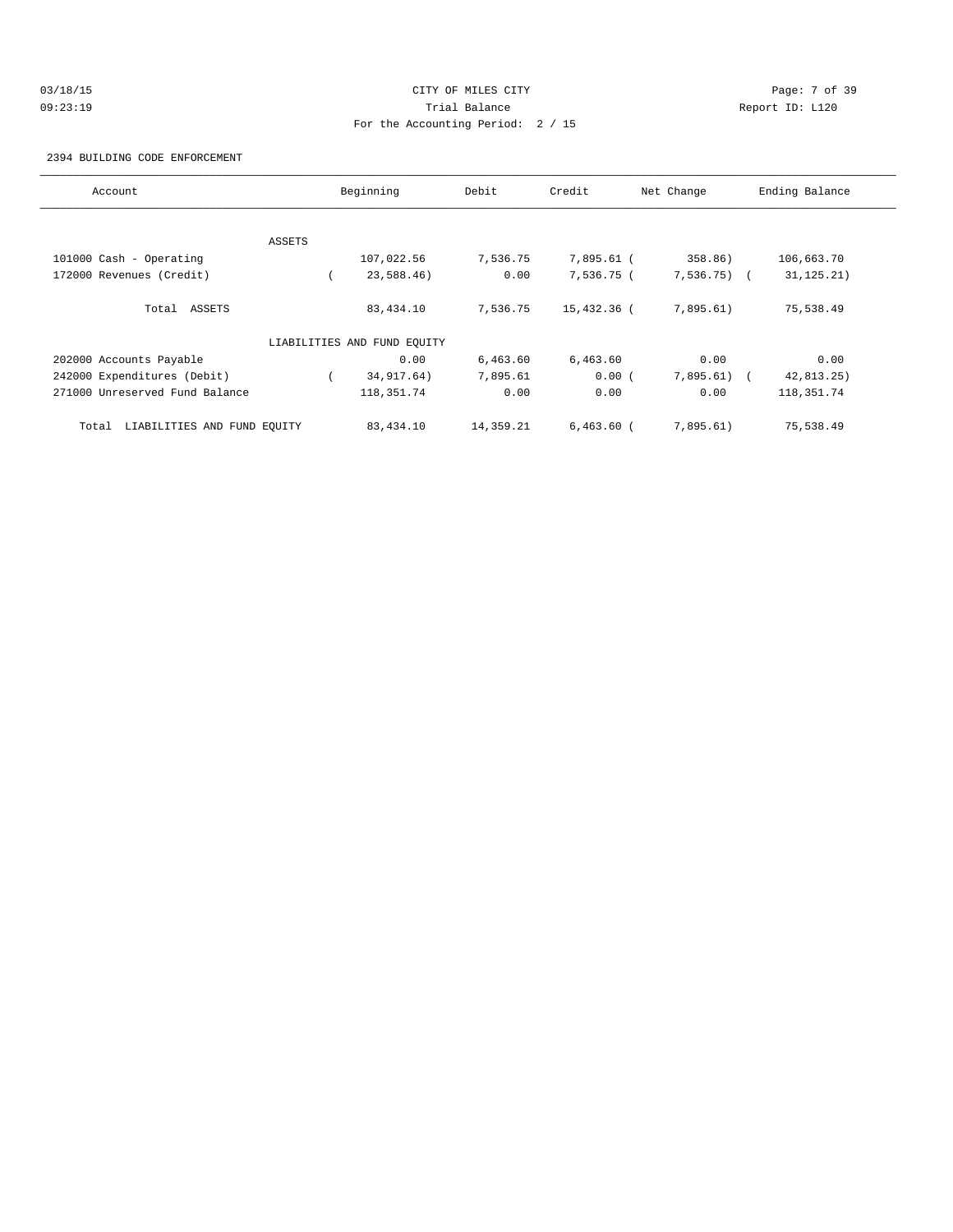### 03/18/15 Page: 8 of 39 09:23:19 Trial Balance Report ID: L120 For the Accounting Period: 2 / 15

2400 LTG M D#165-(Gen City)

| Account                                    | Beginning                   | Debit     | Credit      | Net Change     | Ending Balance |
|--------------------------------------------|-----------------------------|-----------|-------------|----------------|----------------|
| ASSETS                                     |                             |           |             |                |                |
| 101000 Cash - Operating                    | 61,280.61                   | 1,369.53  | 13,243.49 ( | 11,873.96)     | 49,406.65      |
| 118120 Special Assessments Receivable 2012 | 124.68                      | 0.00      | 0.00        | 0.00           | 124.68         |
| 118130 Special Assessments Receivable 2013 | 1,317.92                    | 0.00      | 278.69 (    | 278.69)        | 1,039.23       |
| 118140 Special Assessments Receivables-201 | 65,224.88                   | 0.00      | 1,082.42 (  | 1,082.42)      | 64, 142. 46    |
| 172000 Revenues (Credit)                   | 102,665.11)                 | 0.00      | 1,369.53 (  | $1,369.53$ ) ( | 104,034.64)    |
| Total ASSETS                               | 25,282.98                   | 1,369.53  | 15,974.13 ( | 14,604.60)     | 10,678.38      |
|                                            | LIABILITIES AND FUND EQUITY |           |             |                |                |
| 202000 Accounts Payable                    | 0.00                        | 13,243.49 | 13,243.49   | 0.00           | 0.00           |
| 223000 Deferred Revenue/Uncollected Taxes  | 66,668.84                   | 1,361.11  | 0.00(       | 1,361.11)      | 65,307.73      |
| 242000 Expenditures (Debit)                | 86,791.06)                  | 13,243.49 | 0.00(       | $13, 243.49$ ( | 100,034.55)    |
| 271000 Unreserved Fund Balance             | 45,405.20                   | 0.00      | 0.00        | 0.00           | 45,405.20      |
| Total LIABILITIES AND FUND EQUITY          | 25,282.98                   | 27,848.09 | 13,243.49 ( | 14,604.60)     | 10,678.38      |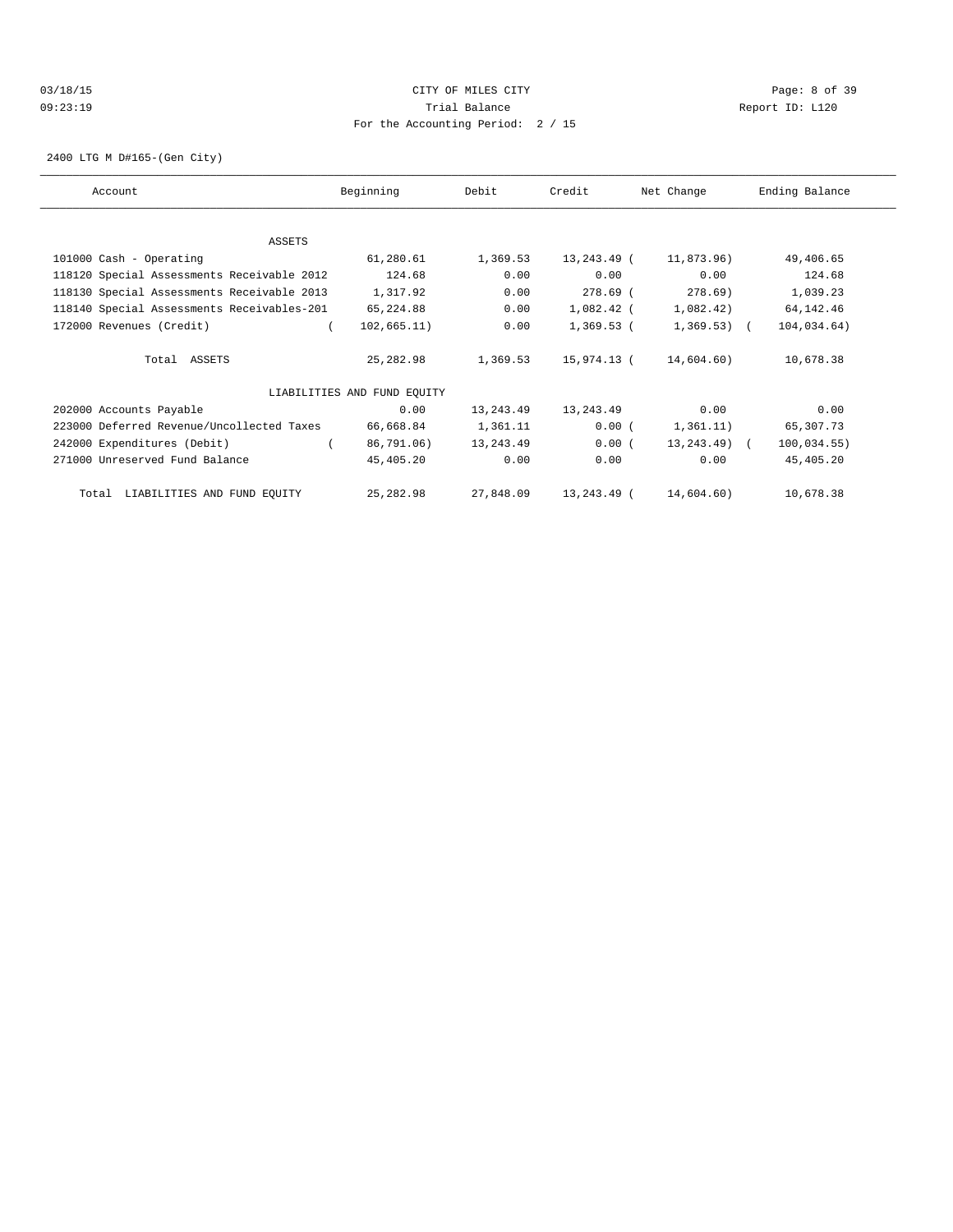# 03/18/15 Page: 9 of 39 09:23:19 Trial Balance Report ID: L120 For the Accounting Period: 2 / 15

2420 LTG M D#167-(MilesAddn Etc)

| Account                                    | Beginning                   | Debit    | Credit       | Net Change     | Ending Balance |
|--------------------------------------------|-----------------------------|----------|--------------|----------------|----------------|
|                                            |                             |          |              |                |                |
| ASSETS                                     |                             |          |              |                |                |
| 101000 Cash - Operating                    | 12,142.22                   | 939.65   | $2,264.47$ ( | 1,324.82)      | 10,817.40      |
| 118130 Special Assessments Receivable 2013 | 218.40                      | 0.00     | 49.95(       | 49.95)         | 168.45         |
| 118140 Special Assessments Receivables-201 | 13,513.72                   | 0.00     | 888.03 (     | 888.03)        | 12,625.69      |
| 172000 Revenues (Credit)                   | 20,500.47)                  | 0.00     | 939.65 (     | $939.65$ ) (   | 21,440.12)     |
| Total ASSETS                               | 5,373.87                    | 939.65   | 4,142.10 (   | 3, 202, 45)    | 2,171.42       |
|                                            | LIABILITIES AND FUND EQUITY |          |              |                |                |
| 202000 Accounts Payable                    | 0.00                        | 2,264.47 | 2,264.47     | 0.00           | 0.00           |
| 223000 Deferred Revenue/Uncollected Taxes  | 13,732.12                   | 937.98   | 0.00(        | 937.98)        | 12,794.14      |
| 242000 Expenditures (Debit)                | 18, 214.97)                 | 2,264.47 | 0.00(        | $2, 264, 47$ ( | 20, 479.44)    |
| 271000 Unreserved Fund Balance             | 9,856.72                    | 0.00     | 0.00         | 0.00           | 9,856.72       |
| LIABILITIES AND FUND EQUITY<br>Total       | 5,373.87                    | 5,466.92 | 2,264.47 (   | 3, 202, 45)    | 2,171.42       |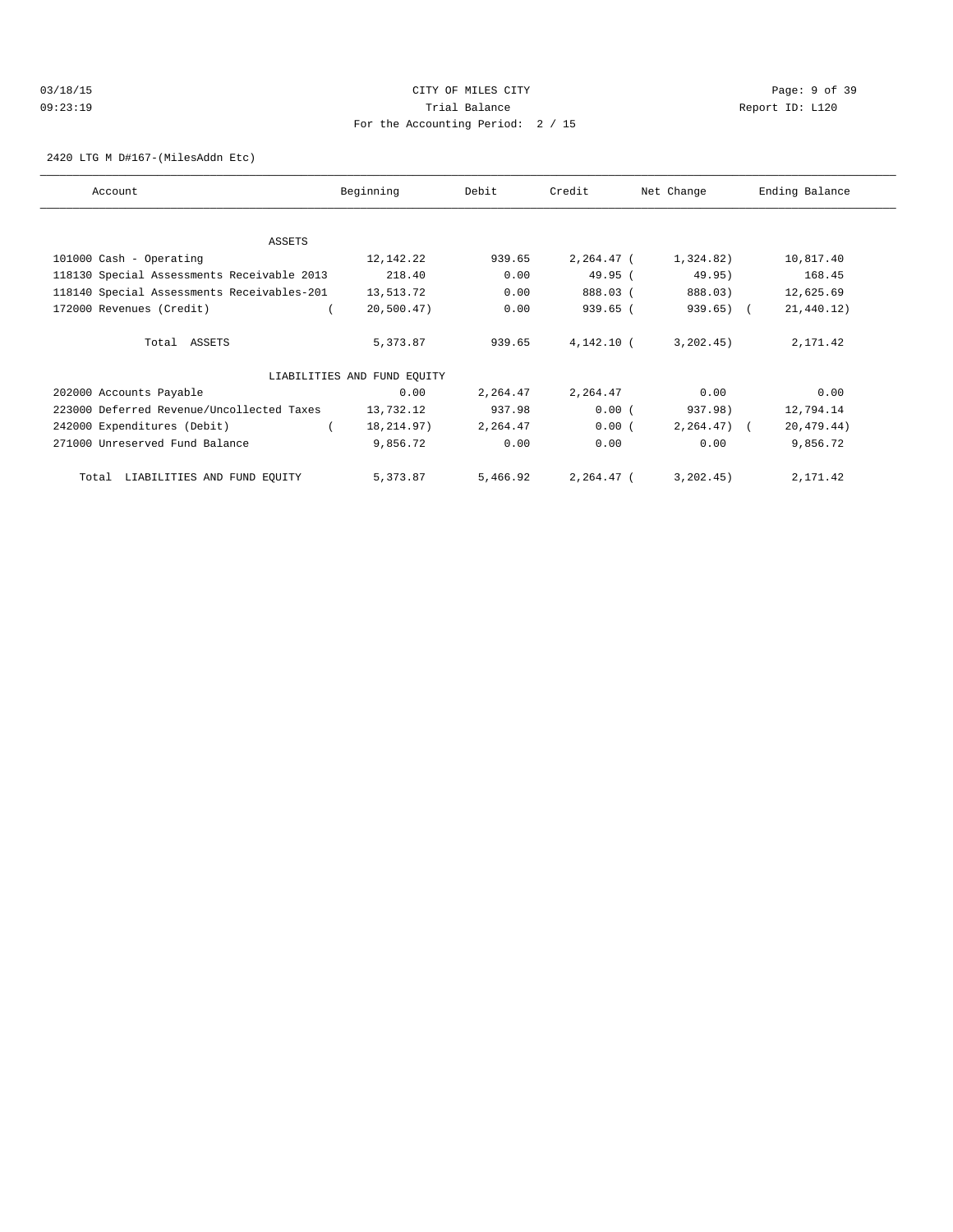# 03/18/15 Page: 10 of 39 09:23:19 Trial Balance Report ID: L120 For the Accounting Period: 2 / 15

2430 LTG M D#171-(Balsam Est)

| Account                                    | Beginning                   | Debit  | Credit    | Net Change | Ending Balance |
|--------------------------------------------|-----------------------------|--------|-----------|------------|----------------|
| <b>ASSETS</b>                              |                             |        |           |            |                |
| 101000 Cash - Operating                    | 1,605.44                    | 35.03  | 112.78 (  | 77.75)     | 1,527.69       |
|                                            |                             |        |           |            |                |
| 118140 Special Assessments Receivables-201 | 1,752.53                    | 0.00   | $34.81$ ( | 34.81)     | 1,717.72       |
| 172000 Revenues (Credit)                   | 2,336.01)                   | 0.00   | $35.03$ ( | $35.03)$ ( | 2,371.04)      |
| Total ASSETS                               | 1,021.96                    | 35.03  | 182.62 (  | 147.59)    | 874.37         |
|                                            | LIABILITIES AND FUND EQUITY |        |           |            |                |
| 202000 Accounts Payable                    | 0.00                        | 112.78 | 112.78    | 0.00       | 0.00           |
| 223000 Deferred Revenue/Uncollected Taxes  | 1,752.53                    | 34.81  | 0.00(     | 34.81)     | 1,717.72       |
| 242000 Expenditures (Debit)                | 1,883.86)                   | 112.78 | 0.00(     | $112.78$ ( | 1,996.64)      |
| 271000 Unreserved Fund Balance             | 1,153.29                    | 0.00   | 0.00      | 0.00       | 1,153.29       |
| LIABILITIES AND FUND EQUITY<br>Total       | 1,021.96                    | 260.37 | 112.78 (  | 147.59)    | 874.37         |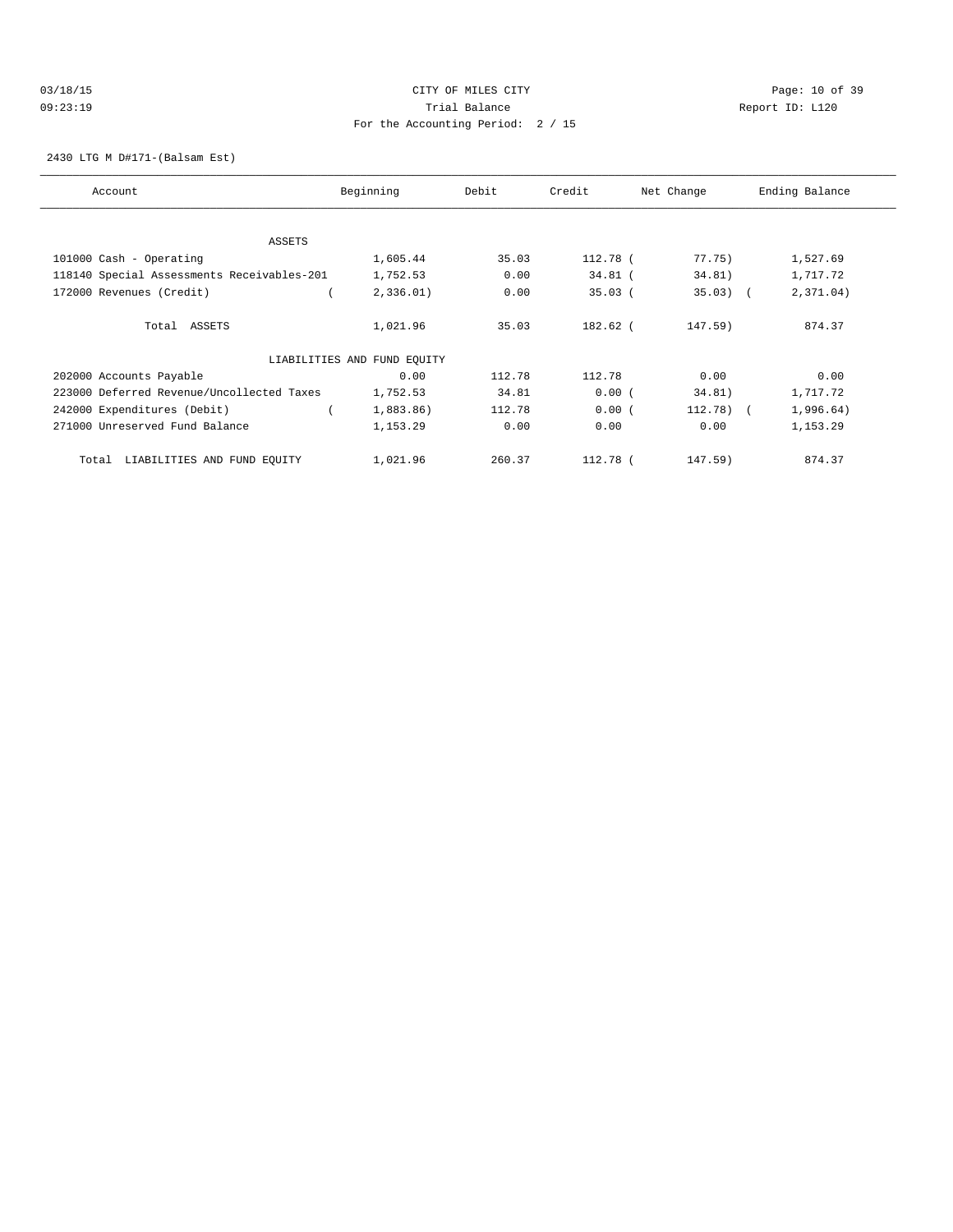### 03/18/15 Page: 11 of 39 09:23:19 Trial Balance Report ID: L120 For the Accounting Period: 2 / 15

2440 LTG M D#172-(Main Str)

| Account                                    | Beginning                   | Debit    | Credit     | Net Change   | Ending Balance |
|--------------------------------------------|-----------------------------|----------|------------|--------------|----------------|
|                                            |                             |          |            |              |                |
| ASSETS                                     |                             |          |            |              |                |
| 101000 Cash - Operating                    | 7,464.36                    | 52.14    | 1,367.52 ( | 1,315.38)    | 6,148.98       |
| 118140 Special Assessments Receivables-201 | 7,430.44                    | 0.00     | $51.11$ (  | 51.11)       | 7,379.33       |
| 172000 Revenues (Credit)                   | 12,703.44)                  | 0.00     | $52.14$ (  | $52.14)$ (   | $12,755.58$ )  |
| Total ASSETS                               | 2,191.36                    | 52.14    | 1,470.77 ( | 1,418.63)    | 772.73         |
|                                            | LIABILITIES AND FUND EQUITY |          |            |              |                |
| 202000 Accounts Payable                    | 0.00                        | 1,367.52 | 1,367.52   | 0.00         | 0.00           |
| 223000 Deferred Revenue/Uncollected Taxes  | 7,430.44                    | 51.11    | 0.00(      | 51.11)       | 7,379.33       |
| 242000 Expenditures (Debit)                | 9, 149.36)                  | 1,367.52 | 0.00(      | $1,367.52$ ( | 10, 516.88)    |
| 271000 Unreserved Fund Balance             | 3,910.28                    | 0.00     | 0.00       | 0.00         | 3,910.28       |
| LIABILITIES AND FUND EQUITY<br>Total       | 2,191.36                    | 2,786.15 | 1,367.52 ( | 1,418.63)    | 772.73         |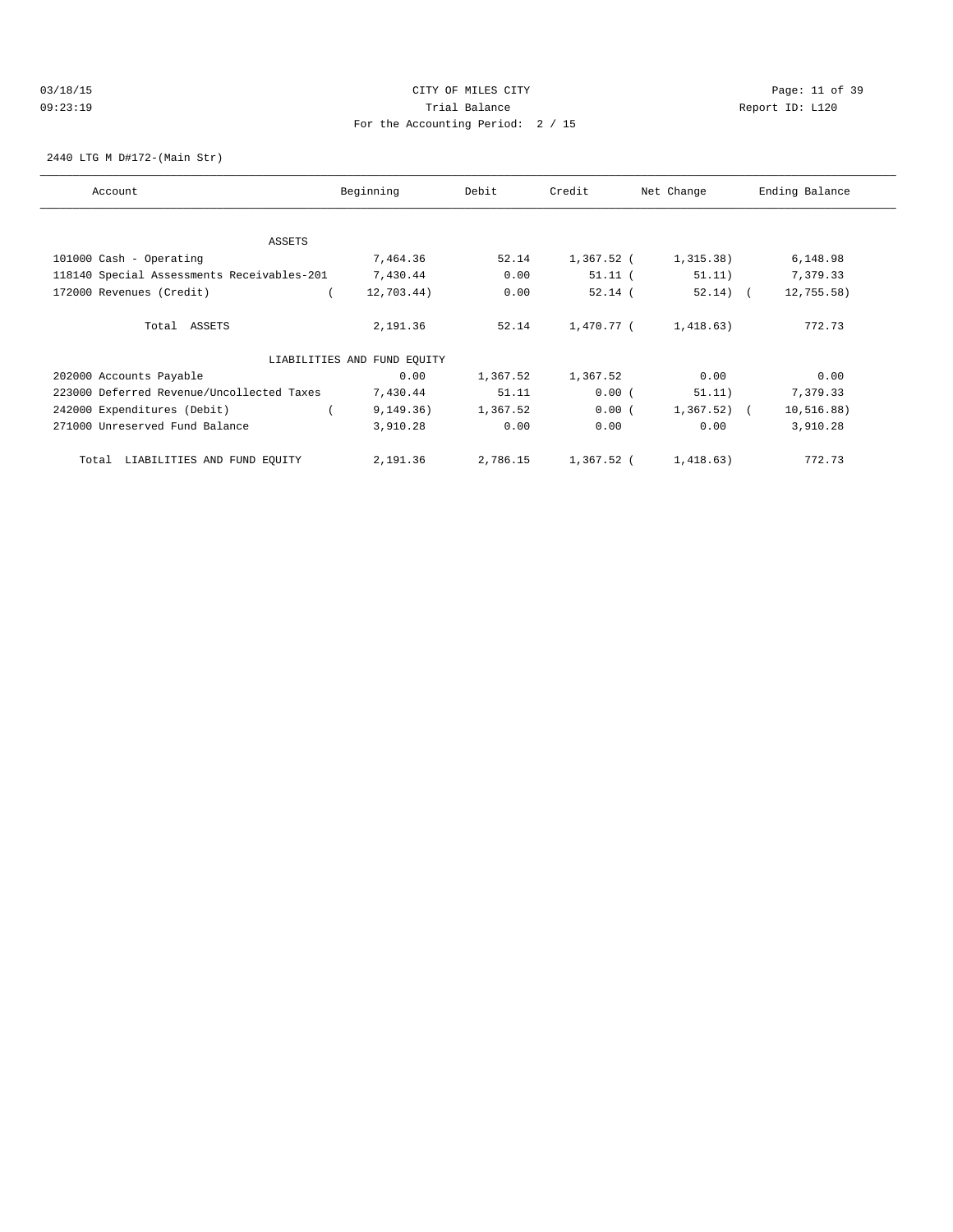# 03/18/15 Page: 12 of 39 09:23:19 Trial Balance Report ID: L120 For the Accounting Period: 2 / 15

2450 LTG M D#195-(SG-Trico)

| Account                                    | Beginning                   | Debit  | Credit     | Net Change | Ending Balance |
|--------------------------------------------|-----------------------------|--------|------------|------------|----------------|
|                                            |                             |        |            |            |                |
| ASSETS                                     |                             |        |            |            |                |
| 101000 Cash - Operating                    | 1,848.43                    | 29.00  | 401.84 (   | 372.84)    | 1,475.59       |
| 118120 Special Assessments Receivable 2012 | 254.88                      | 0.00   | 0.00       | 0.00       | 254.88         |
| 118140 Special Assessments Receivables-201 | 3,208.04                    | 0.00   | 28.75(     | 28.75)     | 3,179.29       |
| 172000 Revenues (Credit)                   | 3,846.43)                   | 0.00   | $29.00$ (  | $29.00)$ ( | 3,875.43)      |
| Total ASSETS                               | 1,464.92                    | 29.00  | 459.59 (   | $430.59$ ) | 1,034.33       |
|                                            | LIABILITIES AND FUND EQUITY |        |            |            |                |
| 202000 Accounts Payable                    | 0.00                        | 401.84 | 401.84     | 0.00       | 0.00           |
| 223000 Deferred Revenue/Uncollected Taxes  | 3,462.92                    | 28.75  | 0.00(      | 28.75)     | 3,434.17       |
| 242000 Expenditures (Debit)                | 3,812.88)                   | 401.84 | 0.00(      | 401.84)    | 4,214.72)      |
| 271000 Unreserved Fund Balance             | 1,814.88                    | 0.00   | 0.00       | 0.00       | 1,814.88       |
| LIABILITIES AND FUND EQUITY<br>Total       | 1,464.92                    | 832.43 | $401.84$ ( | 430.59)    | 1,034.33       |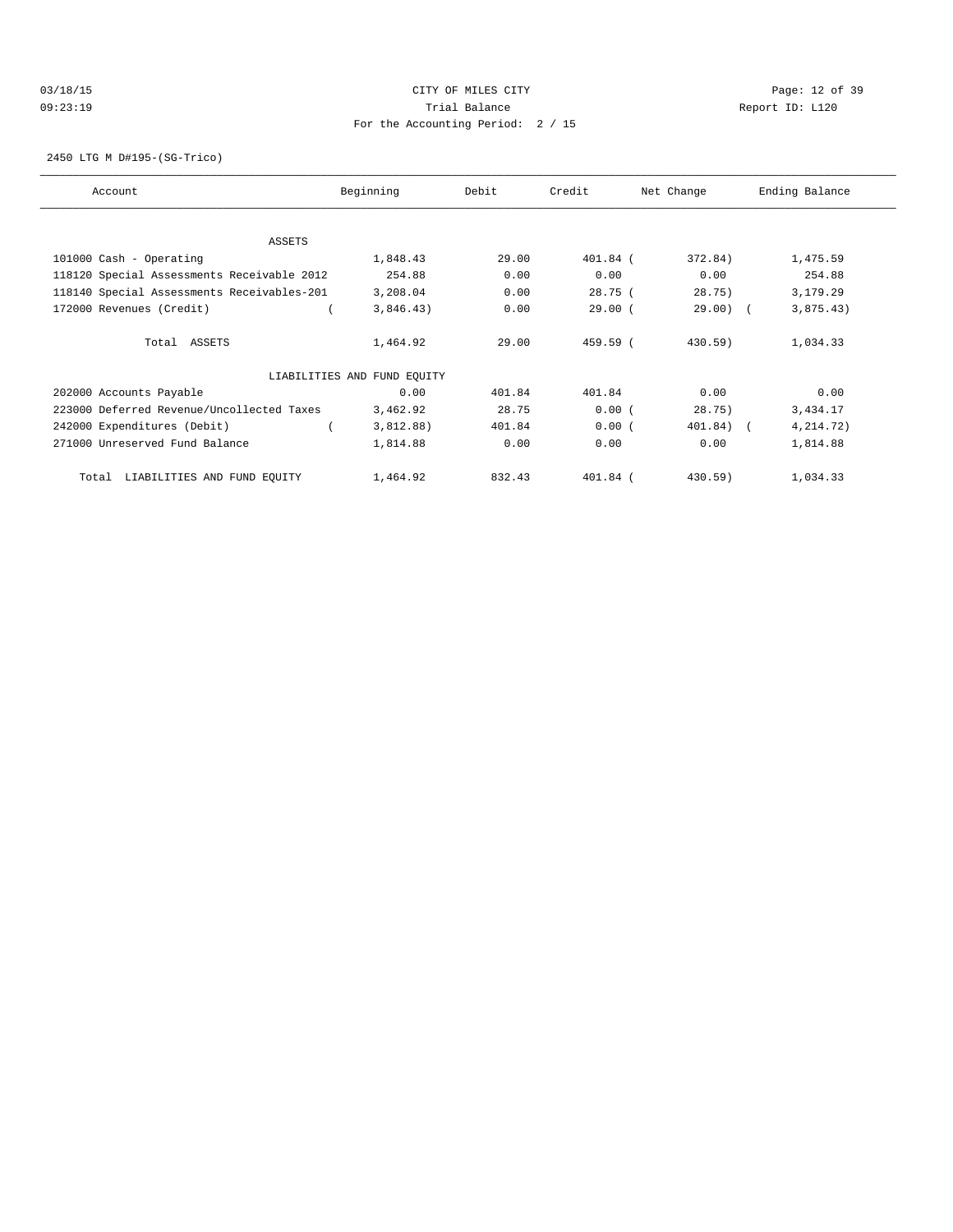# 03/18/15 Page: 13 of 39 09:23:19 Trial Balance Report ID: L120 For the Accounting Period: 2 / 15

2470 LTG M D#202-(SG-MDU&NV)

| Account                                    | Beginning                   | Debit    | Credit     | Net Change | Ending Balance |
|--------------------------------------------|-----------------------------|----------|------------|------------|----------------|
| <b>ASSETS</b>                              |                             |          |            |            |                |
| 101000 Cash - Operating                    | 2,908.48                    | 0.40     | 544.84 (   | 544.44)    | 2,364.04       |
| 118140 Special Assessments Receivables-201 | 3, 274.52                   | 0.00     | 0.00       | 0.00       | 3, 274.52      |
| 172000 Revenues (Credit)                   | 4,643.23)                   | 0.00     | $0.40$ (   | $0.40)$ (  | 4,643.63)      |
| Total ASSETS                               | 1,539.77                    | 0.40     | $545.24$ ( | 544.84)    | 994.93         |
|                                            | LIABILITIES AND FUND EQUITY |          |            |            |                |
| 202000 Accounts Payable                    | 0.00                        | 544.84   | 544.84     | 0.00       | 0.00           |
| 223000 Deferred Revenue/Uncollected Taxes  | 3,274.52                    | 0.00     | 0.00       | 0.00       | 3, 274.52      |
| 242000 Expenditures (Debit)                | 4,439.54)                   | 544.84   | 0.00(      | 544.84) (  | 4,984.38)      |
| 271000 Unreserved Fund Balance             | 2,704.79                    | 0.00     | 0.00       | 0.00       | 2,704.79       |
| LIABILITIES AND FUND EQUITY<br>Total       | 1,539.77                    | 1,089.68 | 544.84 (   | 544.84)    | 994.93         |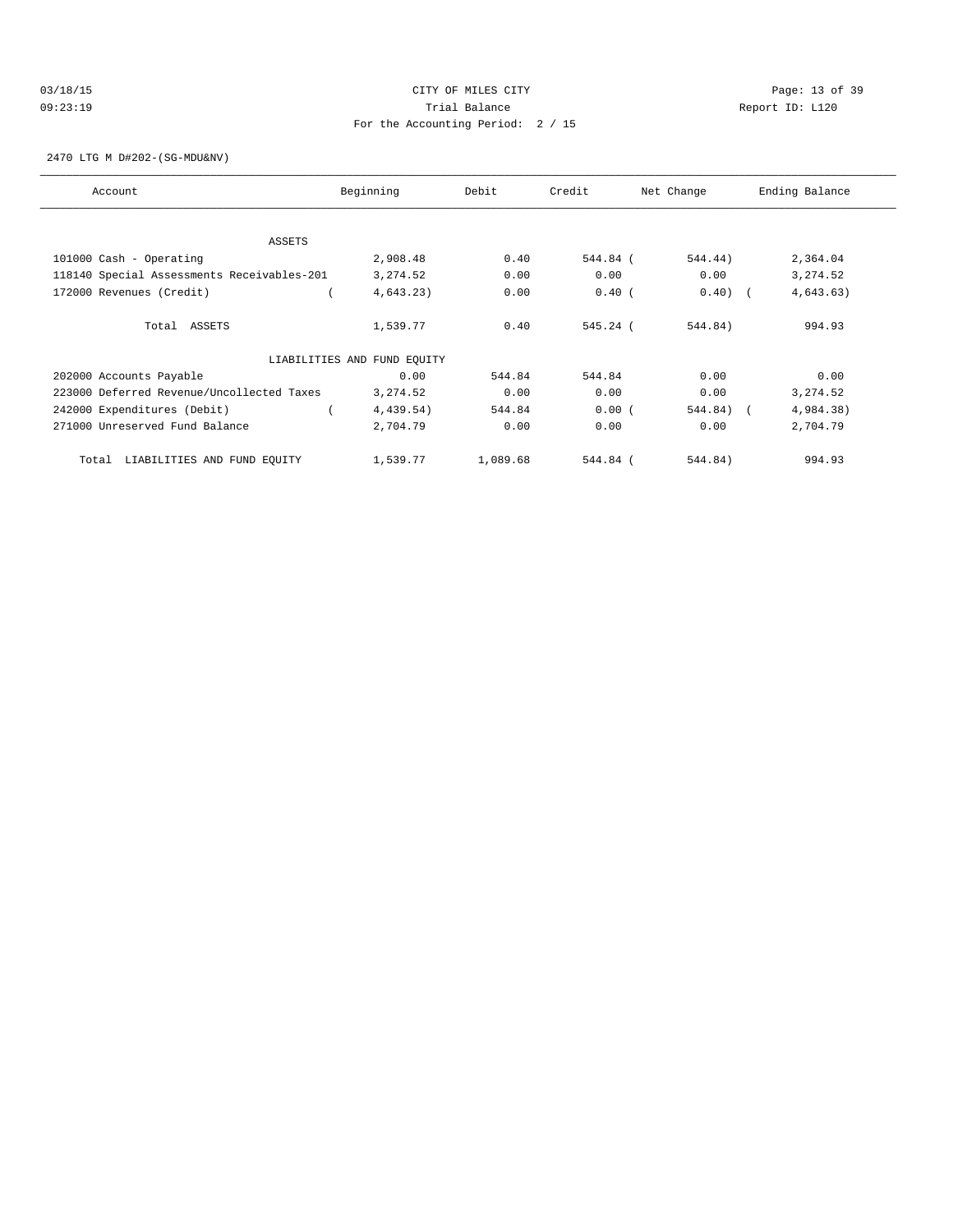# 03/18/15 Page: 14 of 39 09:23:19 Trial Balance Report ID: L120 For the Accounting Period: 2 / 15

### 2480 LTG M M#173-(Milestown Estates)

| Account                                    | Beginning                   | Debit  | Credit   | Net Change | Ending Balance |
|--------------------------------------------|-----------------------------|--------|----------|------------|----------------|
|                                            |                             |        |          |            |                |
| <b>ASSETS</b>                              |                             |        |          |            |                |
| 101000 Cash - Operating                    | 1,571.50                    | 0.22   | 93.35(   | 93.13)     | 1,478.37       |
| 118140 Special Assessments Receivables-201 | 383.64                      | 0.00   | 0.00     | 0.00       | 383.64         |
| 172000 Revenues (Credit)                   | 1,349.57)                   | 0.00   | $0.22$ ( | $0.22)$ (  | 1,349.79)      |
| Total ASSETS                               | 605.57                      | 0.22   | 93.57(   | 93.35)     | 512.22         |
|                                            | LIABILITIES AND FUND EQUITY |        |          |            |                |
| 202000 Accounts Payable                    | 0.00                        | 93.35  | 93.35    | 0.00       | 0.00           |
| 223000 Deferred Revenue/Uncollected Taxes  | 383.64                      | 0.00   | 0.00     | 0.00       | 383.64         |
| 242000 Expenditures (Debit)                | 1,018.09)                   | 93.35  | 0.00(    | $93.35)$ ( | 1, 111.44)     |
| 271000 Unreserved Fund Balance             | 1,240.02                    | 0.00   | 0.00     | 0.00       | 1,240.02       |
| LIABILITIES AND FUND EQUITY<br>Total       | 605.57                      | 186.70 | 93.35(   | 93.35)     | 512.22         |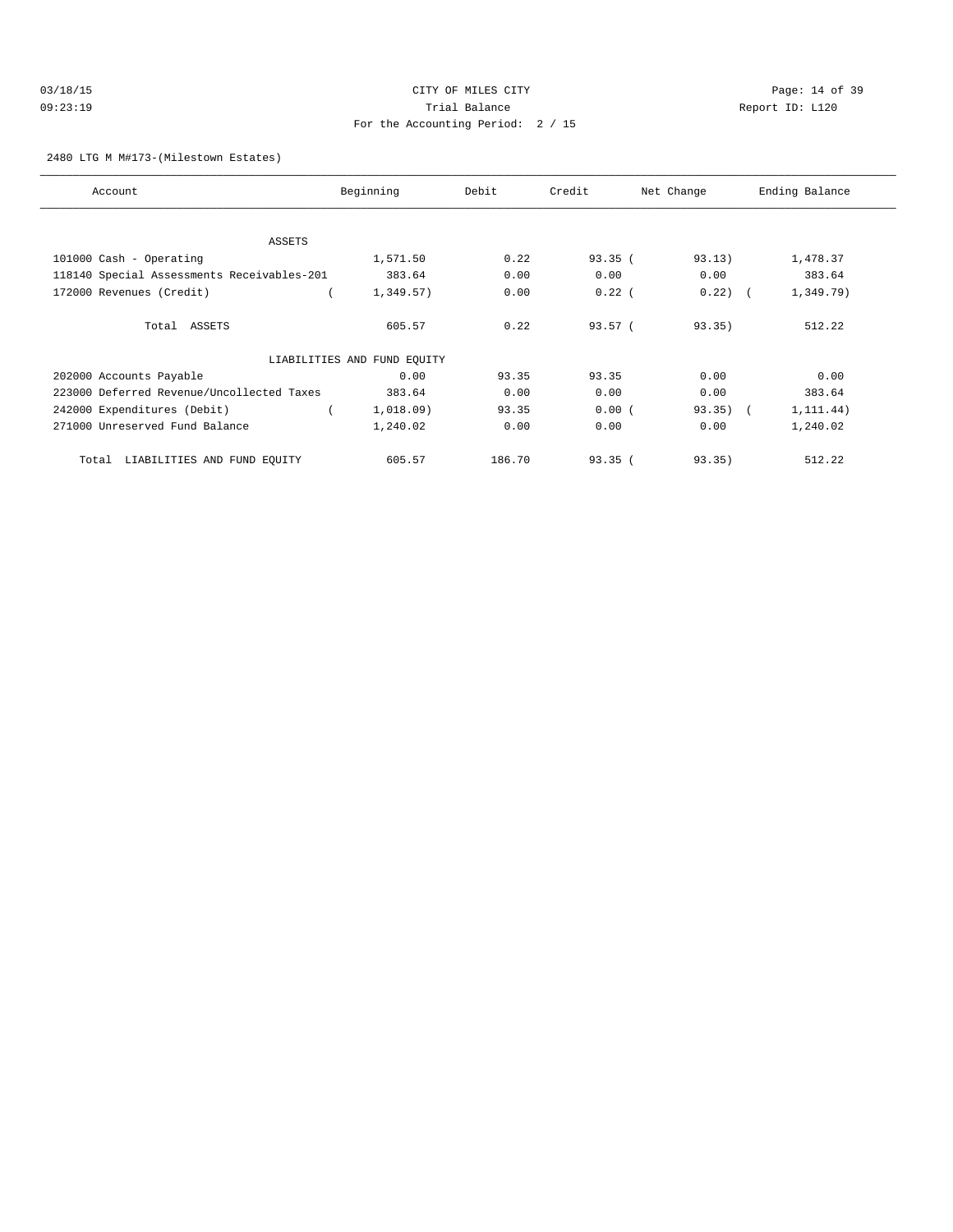# 03/18/15 Page: 15 of 39 09:23:19 Trial Balance Report ID: L120 For the Accounting Period: 2 / 15

2510 STR MAINT DIST #204

| Account                                    | Beginning                   | Debit     | Credit       | Net Change     | Ending Balance |
|--------------------------------------------|-----------------------------|-----------|--------------|----------------|----------------|
|                                            |                             |           |              |                |                |
| ASSETS                                     |                             |           |              |                |                |
| 101000 Cash - Operating                    | 434,108.60                  | 7,317.62  | 43,320.08 (  | 36,002.46)     | 398,106.14     |
| 118120 Special Assessments Receivable 2012 | 1,192.52                    | 0.00      | 0.00         | 0.00           | 1,192.52       |
| 118130 Special Assessments Receivable 2013 | 4,979.94                    | 0.00      | 856.63 (     | 856.63)        | 4,123.31       |
| 118140 Special Assessments Receivables-201 | 392,983.60                  | 0.00      | $6,401.31$ ( | 6,401.31)      | 386,582.29     |
| 172000 Revenues (Credit)                   | 587, 546.45)                | 0.00      | 7,317.62 (   | $7,317.62$ ) ( | 594,864.07)    |
| Total ASSETS                               | 245,718.21                  | 7,317.62  | 57,895.64 (  | 50,578.02)     | 195,140.19     |
|                                            | LIABILITIES AND FUND EQUITY |           |              |                |                |
| 202000 Accounts Payable                    | 0.00                        | 14,564.43 | 14,564.43    | 0.00           | 0.00           |
| 223000 Deferred Revenue/Uncollected Taxes  | 399,156.07                  | 7,257.94  | 0.00(        | 7,257.94)      | 391,898.13     |
| 242000 Expenditures (Debit)                | 434,834.44)                 | 43,320.08 | 0.00(        | 43,320.08) (   | 478, 154.52)   |
| 271000 Unreserved Fund Balance             | 281,396.58                  | 0.00      | 0.00         | 0.00           | 281,396.58     |
| Total LIABILITIES AND FUND EQUITY          | 245,718.21                  | 65,142.45 | 14,564.43 (  | 50, 578.02     | 195,140.19     |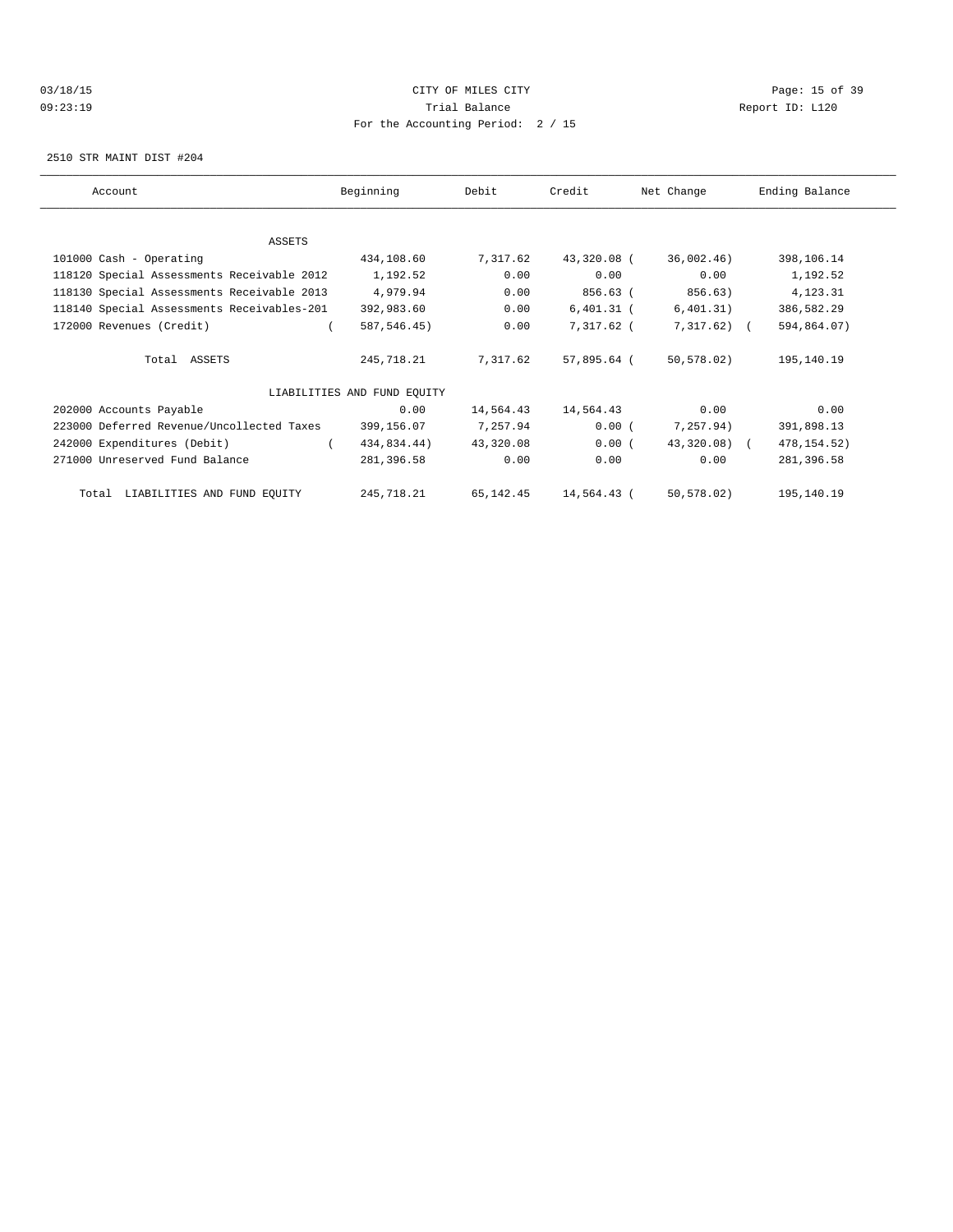# 03/18/15 Page: 16 of 39 09:23:19 Trial Balance Report ID: L120 For the Accounting Period: 2 / 15

2520 STR MAINT DIST #205

| Account                                    | Beginning                   | Debit     | Credit        | Net Change   | Ending Balance |
|--------------------------------------------|-----------------------------|-----------|---------------|--------------|----------------|
|                                            |                             |           |               |              |                |
| ASSETS                                     |                             |           |               |              |                |
| 101000 Cash - Operating                    | 276,806.62                  | 3,606.27  | $10,600.31$ ( | 6,994.04)    | 269,812.58     |
| 118120 Special Assessments Receivable 2012 | 762.36                      | 0.00      | 0.00          | 0.00         | 762.36         |
| 118130 Special Assessments Receivable 2013 | 4,476.90                    | 0.00      | $1,020.14$ (  | 1,020.14)    | 3,456.76       |
| 118140 Special Assessments Receivables-201 | 97,112.05                   | 0.00      | 2,118.63 (    | 2,118.63)    | 94,993.42      |
| 172000 Revenues (Credit)                   | 187, 427. 20)               | 0.00      | $3,606.27$ (  | $3,606.27$ ( | 191,033.47)    |
| Total ASSETS                               | 191,730.73                  | 3,606.27  | 17,345.35 (   | 13,739.08)   | 177,991.65     |
|                                            | LIABILITIES AND FUND EQUITY |           |               |              |                |
| 202000 Accounts Payable                    | 0.00                        | 1,492.66  | 1,492.66      | 0.00         | 0.00           |
| 223000 Deferred Revenue/Uncollected Taxes  | 102,351.15                  | 3,138.77  | 0.00(         | 3,138.77)    | 99, 212.38     |
| 242000 Expenditures (Debit)                | 140,398.39)                 | 10,600.31 | 0.00(         | 10,600.31) ( | 150,998.70)    |
| 271000 Unreserved Fund Balance             | 229,777.97                  | 0.00      | 0.00          | 0.00         | 229,777.97     |
| Total LIABILITIES AND FUND EQUITY          | 191,730.73                  | 15,231.74 | 1,492.66 (    | 13,739.08)   | 177,991.65     |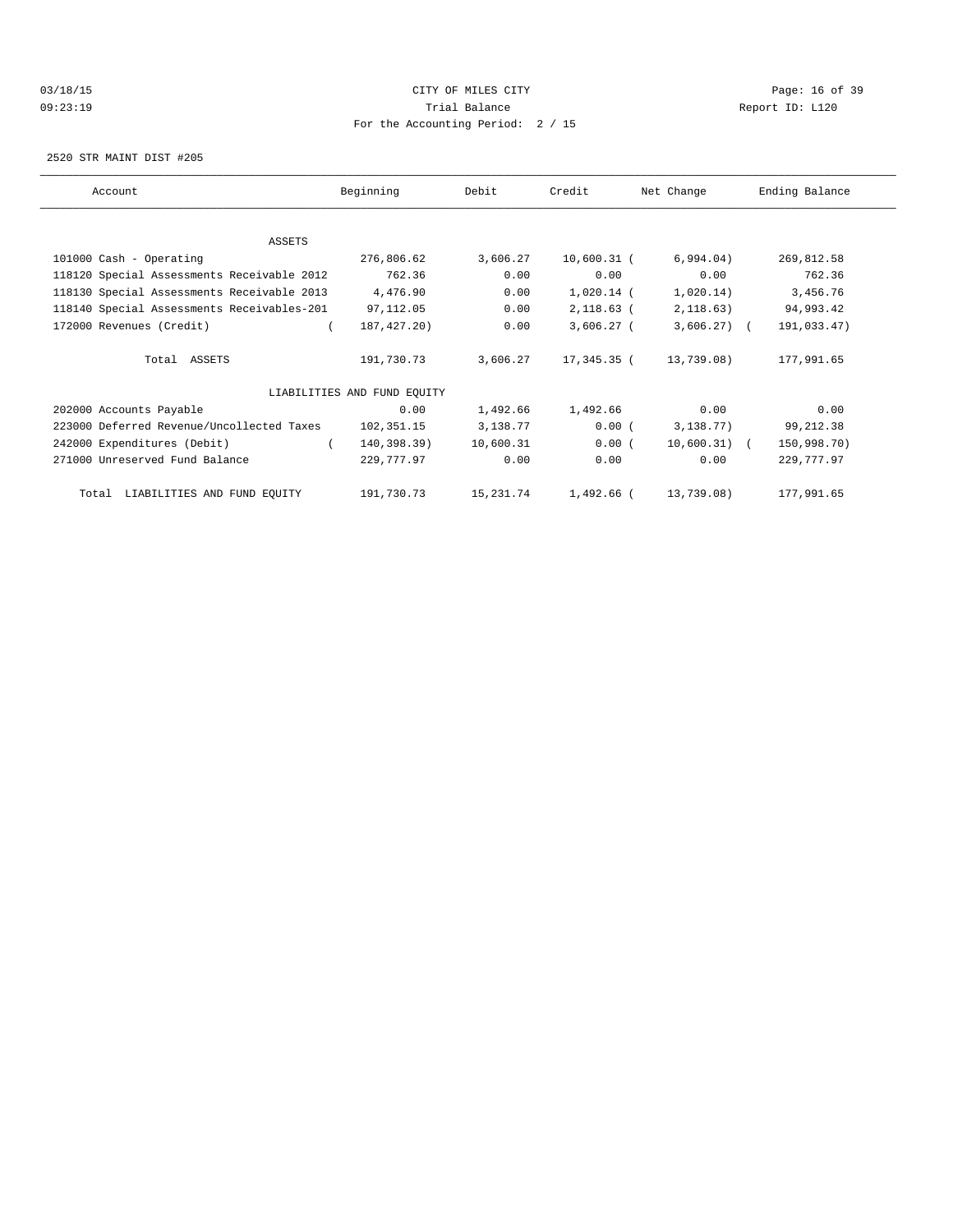| 03/18/15 | CITY OF MILES CITY                | Page: 17 of 39  |
|----------|-----------------------------------|-----------------|
| 09:23:19 | Trial Balance                     | Report ID: L120 |
|          | For the Accounting Period: 2 / 15 |                 |

2540 STR MAINT DIST#207-(MILESTOWN ESTATES)

| Account                                    | Beginning                   | Debit  | Credit     | Net Change | Ending Balance |
|--------------------------------------------|-----------------------------|--------|------------|------------|----------------|
|                                            |                             |        |            |            |                |
| ASSETS                                     |                             |        |            |            |                |
| 101000 Cash - Operating                    | 3,317.07                    | 0.46   | $416.28$ ( | 415.82)    | 2,901.25       |
| 118140 Special Assessments Receivables-201 | 927.71                      | 0.00   | 0.00       | 0.00       | 927.71         |
| 172000 Revenues (Credit)                   | 3,657.44)                   | 0.00   | $0.46$ (   | $0.46)$ (  | 3,657.90)      |
| Total ASSETS                               | 587.34                      | 0.46   | 416.74 (   | 416.28     | 171.06         |
|                                            | LIABILITIES AND FUND EQUITY |        |            |            |                |
| 223000 Deferred Revenue/Uncollected Taxes  | 927.71                      | 0.00   | 0.00       | 0.00       | 927.71         |
| 242000 Expenditures (Debit)                | 2,757.32)                   | 416.28 | 0.00(      | $416.28$ ( | 3, 173.60)     |
| 271000 Unreserved Fund Balance             | 2,416.95                    | 0.00   | 0.00       | 0.00       | 2,416.95       |
| LIABILITIES AND FUND EQUITY<br>Total       | 587.34                      | 416.28 | 0.00(      | 416.28     | 171.06         |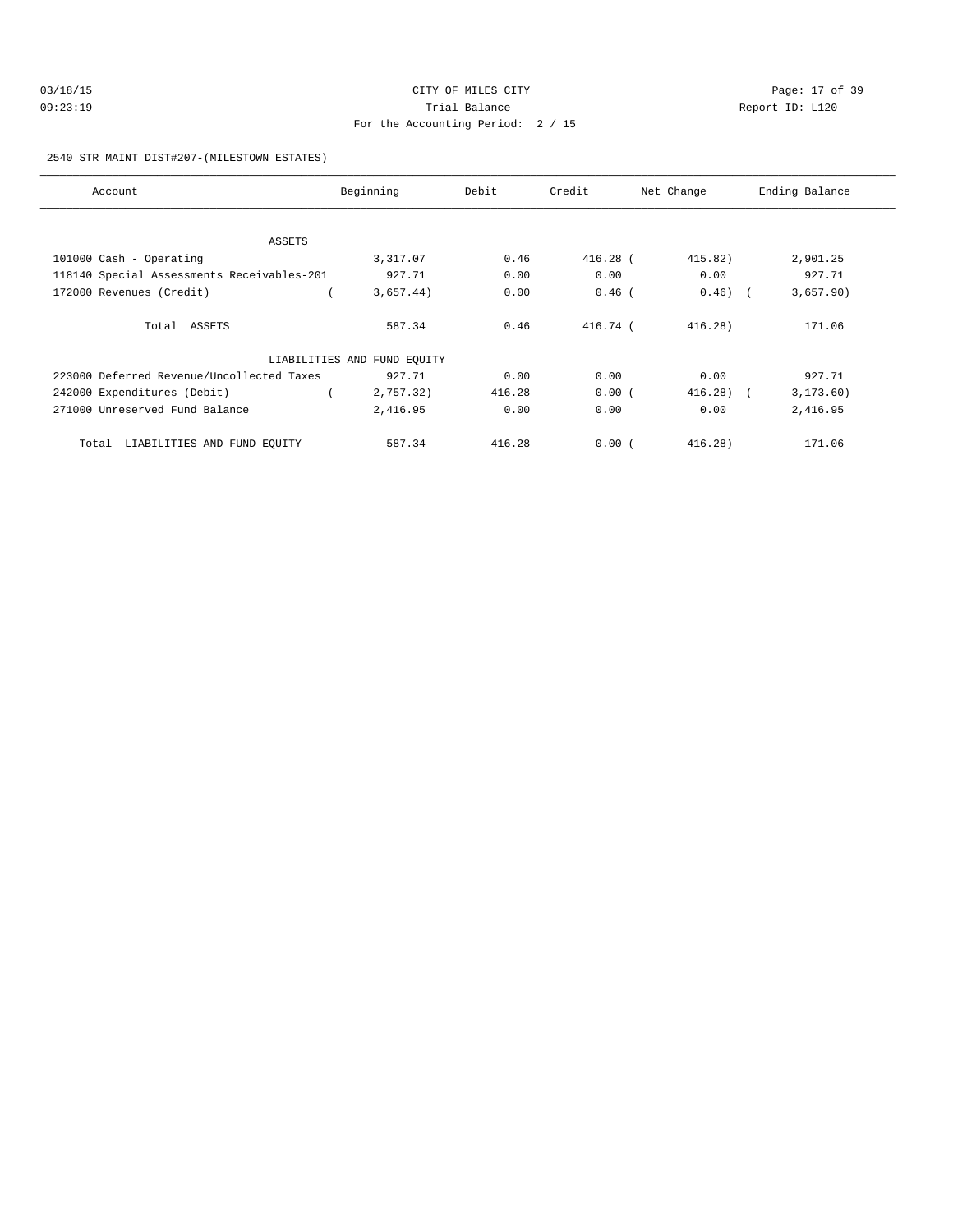| 03/18/15 | CITY OF MILES CITY                | Page: 18 of 39  |
|----------|-----------------------------------|-----------------|
| 09:23:19 | Trial Balance                     | Report ID: L120 |
|          | For the Accounting Period: 2 / 15 |                 |
|          |                                   |                 |

### 2701 Fire Grants

| Account                              | Beginning                   | Debit | Credit | Net Change | Ending Balance |
|--------------------------------------|-----------------------------|-------|--------|------------|----------------|
| ASSETS                               |                             |       |        |            |                |
| 101000 Cash - Operating              | 100.15                      | 0.00  | 0.00   | 0.00       | 100.15         |
| Total ASSETS                         | 100.15                      | 0.00  | 0.00   | 0.00       | 100.15         |
|                                      | LIABILITIES AND FUND EQUITY |       |        |            |                |
| 271000 Unreserved Fund Balance       | 100.15                      | 0.00  | 0.00   | 0.00       | 100.15         |
| LIABILITIES AND FUND EQUITY<br>Total | 100.15                      | 0.00  | 0.00   | 0.00       | 100.15         |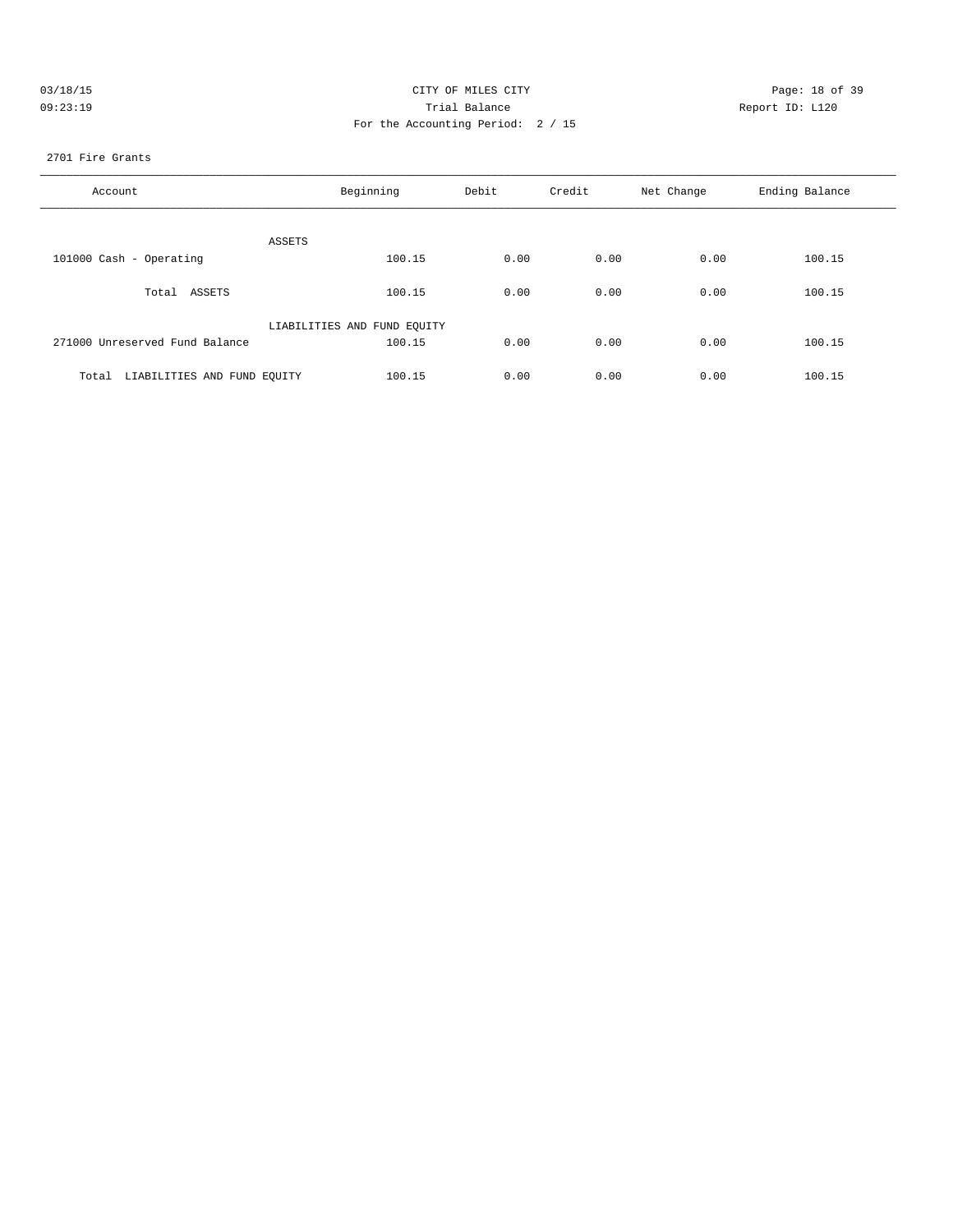# 03/18/15 Page: 19 of 39 09:23:19 Trial Balance Report ID: L120 For the Accounting Period: 2 / 15

#### 2820 GAS TAX

| Account                              | Beginning                   | Debit     | Credit      | Net Change   | Ending Balance |
|--------------------------------------|-----------------------------|-----------|-------------|--------------|----------------|
|                                      |                             |           |             |              |                |
| ASSETS                               |                             |           |             |              |                |
| 101000 Cash - Operating              | 101,339.66                  | 15,056.44 | 510.72      | 14,545.72    | 115,885.38     |
| 172000 Revenues (Credit)             | 105, 395.09                 | 0.00      | 15,056.44 ( | 15,056.44)   | 120, 451.53)   |
| ASSETS<br>Total                      | 4,055.43)                   | 15,056.44 | 15,567.16 ( | $510.72)$ (  | 4,566.15)      |
|                                      | LIABILITIES AND FUND EQUITY |           |             |              |                |
| 242000 Expenditures (Debit)          | 4,055.43)                   | 510.72    | 0.00(       | $510.72$ ) ( | 4,566.15)      |
| LIABILITIES AND FUND EQUITY<br>Total | 4,055.43)                   | 510.72    | 0.00(       | 510.72)      | 4,566.15)      |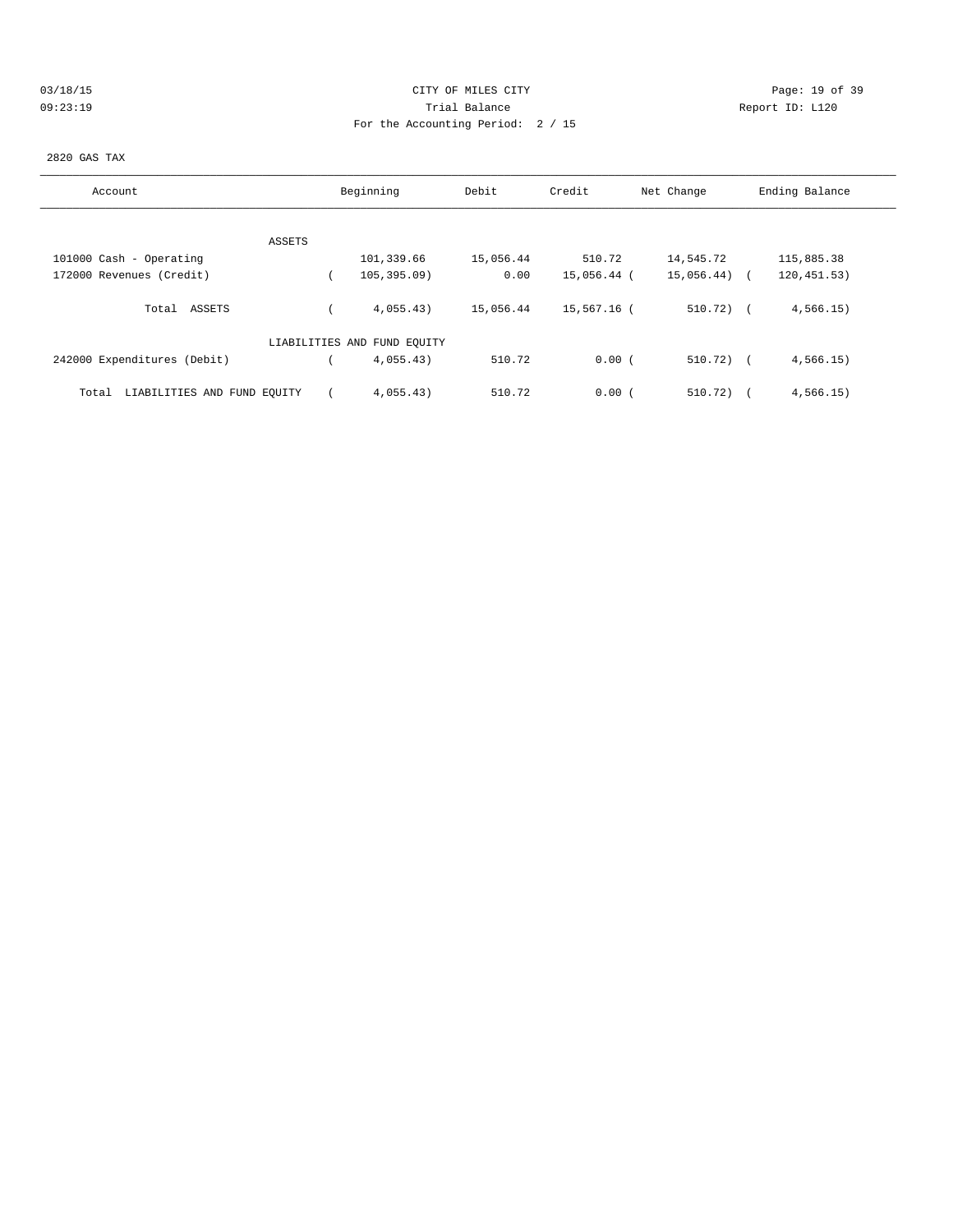# 03/18/15 Page: 20 of 39 09:23:19 Trial Balance Report ID: L120 For the Accounting Period: 2 / 15

#### 2850 911 EMERGENCY

| Account                              |        | Beginning                   | Debit     | Credit      | Net Change       | Ending Balance |
|--------------------------------------|--------|-----------------------------|-----------|-------------|------------------|----------------|
|                                      |        |                             |           |             |                  |                |
|                                      | ASSETS |                             |           |             |                  |                |
| 101000 Cash - Operating              |        | 117,971.74                  | 47,938.98 | 17, 134.95  | 30,804.03        | 148,775.77     |
| 172000 Revenues (Credit)             |        | 131,897.71)                 | 0.00      | 47,938.98 ( | 47,938.98) (     | 179,836.69)    |
| Total ASSETS                         |        | 13,925.97)                  | 47,938.98 | 65,073.93 ( | $17, 134, 95)$ ( | 31,060.92)     |
|                                      |        | LIABILITIES AND FUND EQUITY |           |             |                  |                |
| 202000 Accounts Payable              |        | 0.00                        | 17,134.95 | 17, 134.95  | 0.00             | 0.00           |
| 242000 Expenditures (Debit)          |        | 122,528.12)                 | 17,134.95 | 0.00(       | 17, 134.95) (    | 139,663.07)    |
| 271000 Unreserved Fund Balance       |        | 108,602.15                  | 0.00      | 0.00        | 0.00             | 108,602.15     |
| LIABILITIES AND FUND EOUITY<br>Total |        | 13,925.97)                  | 34,269.90 | 17,134.95 ( | 17, 134, 95)     | 31,060.92)     |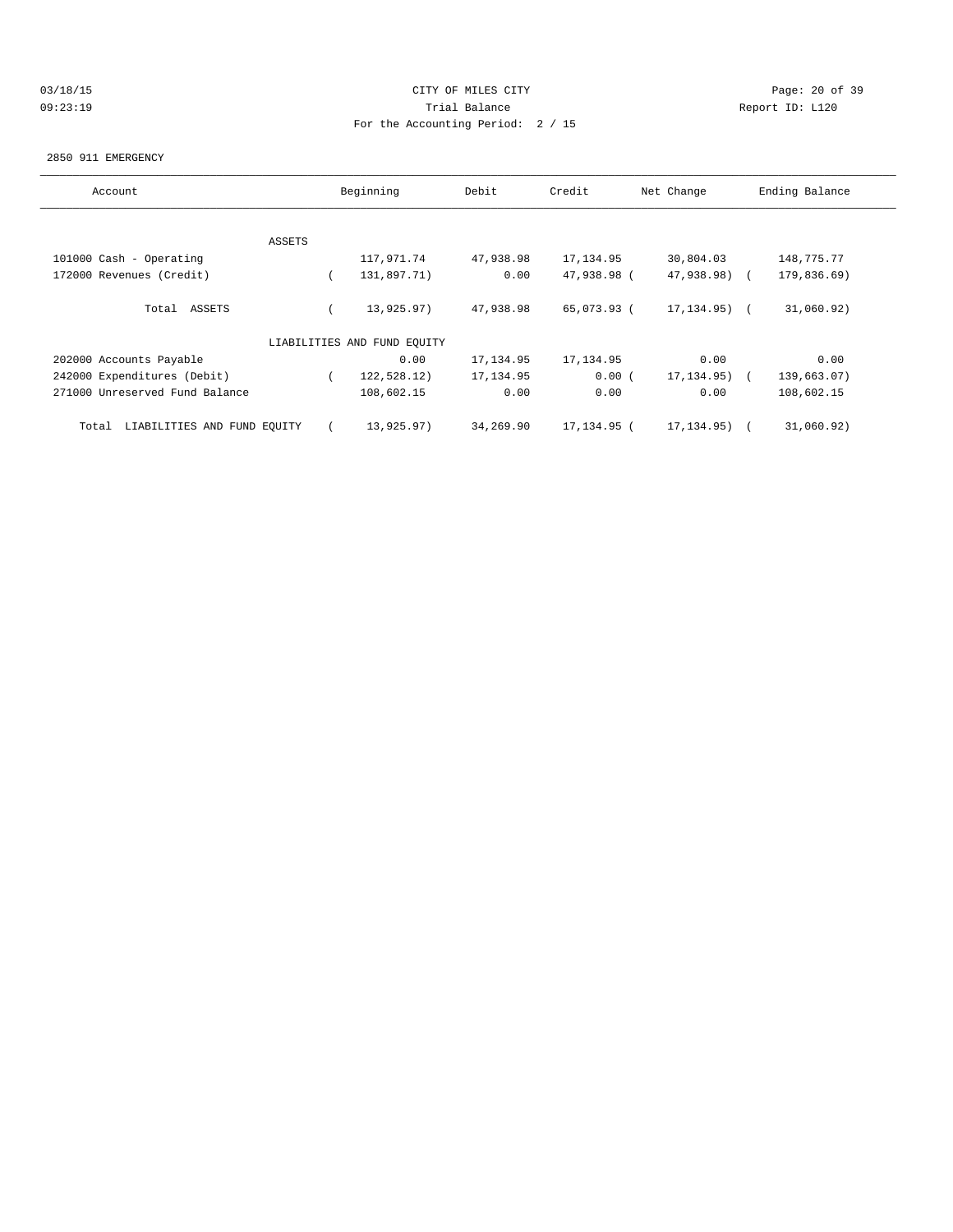### 03/18/15 Page: 21 of 39 09:23:19 Trial Balance Report ID: L120 For the Accounting Period: 2 / 15

#### 2880 LIBRARY GRANTS

| Account                                | Beginning                   | Debit    | Credit       | Net Change  | Ending Balance |  |
|----------------------------------------|-----------------------------|----------|--------------|-------------|----------------|--|
|                                        |                             |          |              |             |                |  |
| <b>ASSETS</b>                          |                             |          |              |             |                |  |
| 101000 Cash - Operating                | 680.00)                     | 680.00   | 0.00         | 680.00      | 0.00           |  |
| 101003 Cash - per capita               | 16,188.09                   | 0.00     | 0.00         | 0.00        | 16,188.09      |  |
| $101020$ Cash - Op/ILL                 | 46,965.70                   | 0.00     | $942.00$ (   | 942.00)     | 46,023.70      |  |
| 101030 Cash - Sagebrush Fed/Base Grant | 3,935.20                    | 0.00     | $1,456.00$ ( | 1,456.00)   | 2,479.20       |  |
| 101033 Library - Humanities Grant      | 502.08                      | 0.00     | 0.00         | 0.00        | 502.08         |  |
| 172000 Revenues (Credit)               | 11,557.69)                  | 0.00     | 0.00         | 0.00        | $11, 557.69$ ) |  |
| Total ASSETS                           | 55, 353. 38                 | 680.00   | 2,398.00 (   | 1,718.00)   | 53,635.38      |  |
|                                        | LIABILITIES AND FUND EQUITY |          |              |             |                |  |
| 202000 Accounts Payable                | 0.00                        | 1,718.00 | 1,718.00     | 0.00        | 0.00           |  |
| 242000 Expenditures (Debit)            | 3,201.36)                   | 1,718.00 | 0.00(        | 1,718.00) ( | 4,919.36)      |  |
| 271000 Unreserved Fund Balance         | 58,554.74                   | 0.00     | 0.00         | 0.00        | 58,554.74      |  |
| LIABILITIES AND FUND EQUITY<br>Total   | 55, 353.38                  | 3,436.00 | 1,718.00 (   | 1,718.00)   | 53,635.38      |  |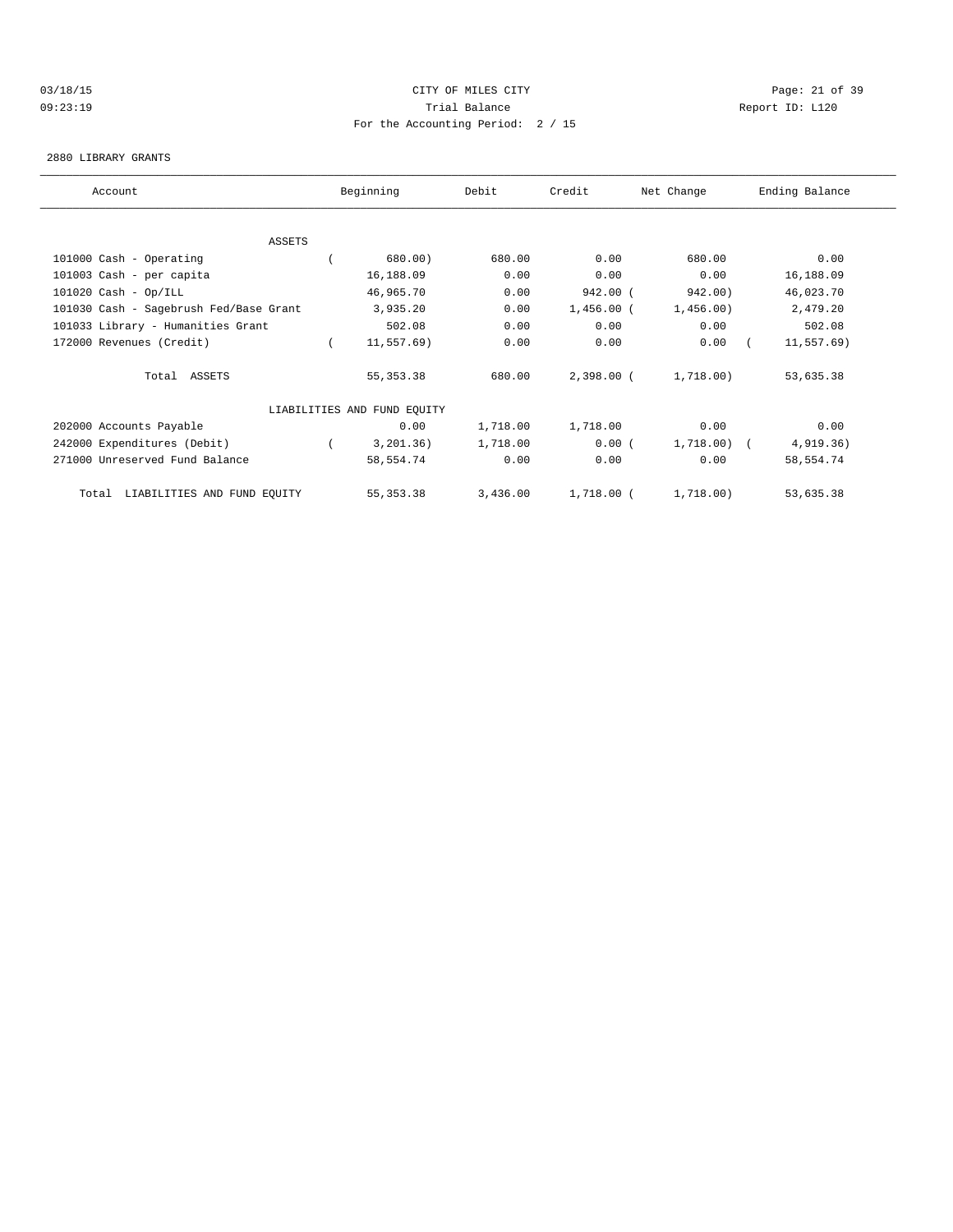# 03/18/15 Page: 22 of 39 09:23:19 Trial Balance Report ID: L120 For the Accounting Period: 2 / 15

2935 Historic Preservation

| Account                                    | Beginning                   | Debit  | Credit     | Net Change   | Ending Balance |
|--------------------------------------------|-----------------------------|--------|------------|--------------|----------------|
|                                            |                             |        |            |              |                |
| ASSETS                                     |                             |        |            |              |                |
| 101000 Cash - Operating                    | 4,976.80                    | 0.00   | 332.86 (   | 332.86)      | 4,643.94       |
| 101036 Cash HP- CDBG-ED Grant              | 461.84                      | 316.96 | 0.00       | 316.96       | 778.80         |
| 101038 Cash HP- Sandra Anderson Charitable | 238.50                      | 0.00   | 0.00       | 0.00         | 238.50         |
| 132000 Due From Government (Short Term)    | 3,286.38                    | 0.00   | 0.00       | 0.00         | 3,286.38       |
| 172000 Revenues (Credit)                   | 28,828.79)                  | 0.00   | $316.96$ ( | 316.96)      | 29, 145. 75)   |
| Total ASSETS                               | 19,865.27)                  | 316.96 | 649.82 (   | $332.86$ ) ( | 20, 198.13)    |
|                                            | LIABILITIES AND FUND EQUITY |        |            |              |                |
| 202000 Accounts Payable                    | 0.00                        | 116.49 | 116.49     | 0.00         | 0.00           |
| 242000 Expenditures (Debit)                | 20,890.02)                  | 332.86 | 0.00(      | 332.86)      | 21, 222.88)    |
| 271000 Unreserved Fund Balance             | 1,024.75                    | 0.00   | 0.00       | 0.00         | 1,024.75       |
| LIABILITIES AND FUND EQUITY<br>Total       | 19,865.27)                  | 449.35 | 116.49 (   | 332.86)      | 20, 198.13)    |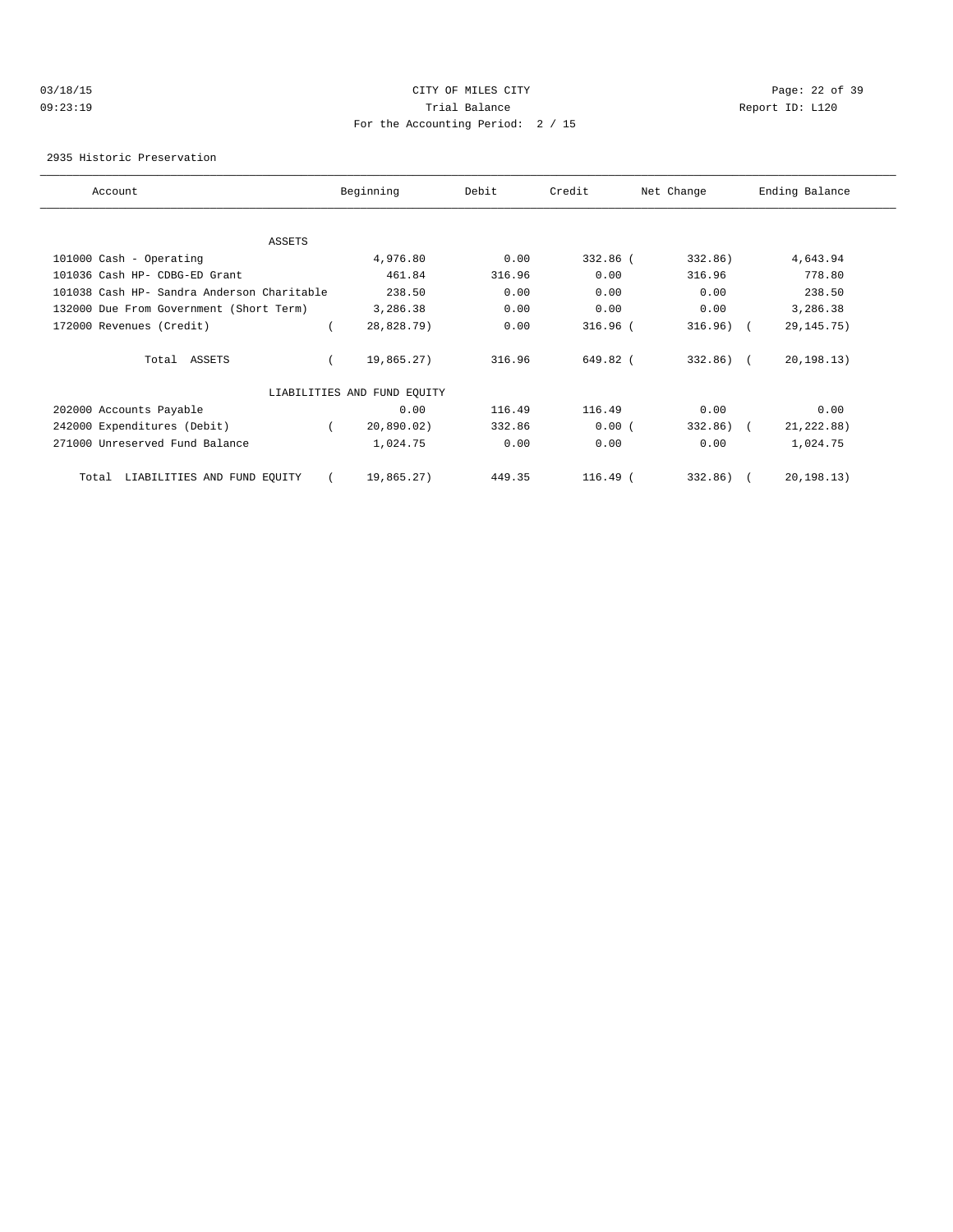| 03/18/15 | CITY OF MILES CITY                | Page: 23 of 39  |
|----------|-----------------------------------|-----------------|
| 09:23:19 | Trial Balance                     | Report ID: L120 |
|          | For the Accounting Period: 2 / 15 |                 |

2985 RETIRED SENIOR VOLUNTEER PROG (RSVP)

| Account                                    |          | Beginning                   | Debit     | Credit       | Net Change    | Ending Balance |  |
|--------------------------------------------|----------|-----------------------------|-----------|--------------|---------------|----------------|--|
|                                            |          |                             |           |              |               |                |  |
| ASSETS                                     |          |                             |           |              |               |                |  |
| 101000 Cash - Operating                    |          | 8, 213, 25)                 | 5,878.50  | 5,566.88     | 311.62        | 7,901.63)      |  |
| 101004 RSVP Non-Federal Cash Operating-Cus |          | 14,709.36                   | 946.00    | 345.02       | 600.98        | 15,310.34      |  |
| 101006 Cash- operating-Fallon              |          | 879.16)                     | 200.00    | 2,366.20 (   | $2,166.20$ (  | 3,045.36)      |  |
| 101007 RSVP Non-Federal Cash Operating- Fa |          | 1,455.00                    | 0.00      | 493.81 (     | 493.81)       | 961.19         |  |
| 103100 Petty Cash-                         |          | 200.00                      | 0.00      | 0.00         | 0.00          | 200.00         |  |
| 172000 Revenues (Credit)                   |          | $51, 285.29$ )              | 0.00      | 5,761.91 (   | $5,761.91)$ ( | $57,047.20$ )  |  |
| Total ASSETS                               |          | 44,013.34)                  | 7,024.50  | 14,533.82 (  | 7,509.32) (   | 51, 522.66)    |  |
|                                            |          | LIABILITIES AND FUND EQUITY |           |              |               |                |  |
| 202000 Accounts Payable                    |          | 0.00                        | 2,695.43  | 2,695.43     | 0.00          | 0.00           |  |
| 242000 Expenditures (Debit)                | $\left($ | 46,093.90)                  | 8,771.91  | 1,262.59 (   | $7,509.32$ (  | 53,603.22)     |  |
| 271000 Unreserved Fund Balance             |          | 2,080.56                    | 0.00      | 0.00         | 0.00          | 2,080.56       |  |
| Total LIABILITIES AND FUND EQUITY          |          | 44,013.34)                  | 11,467.34 | $3,958.02$ ( | 7,509.32)     | 51, 522.66)    |  |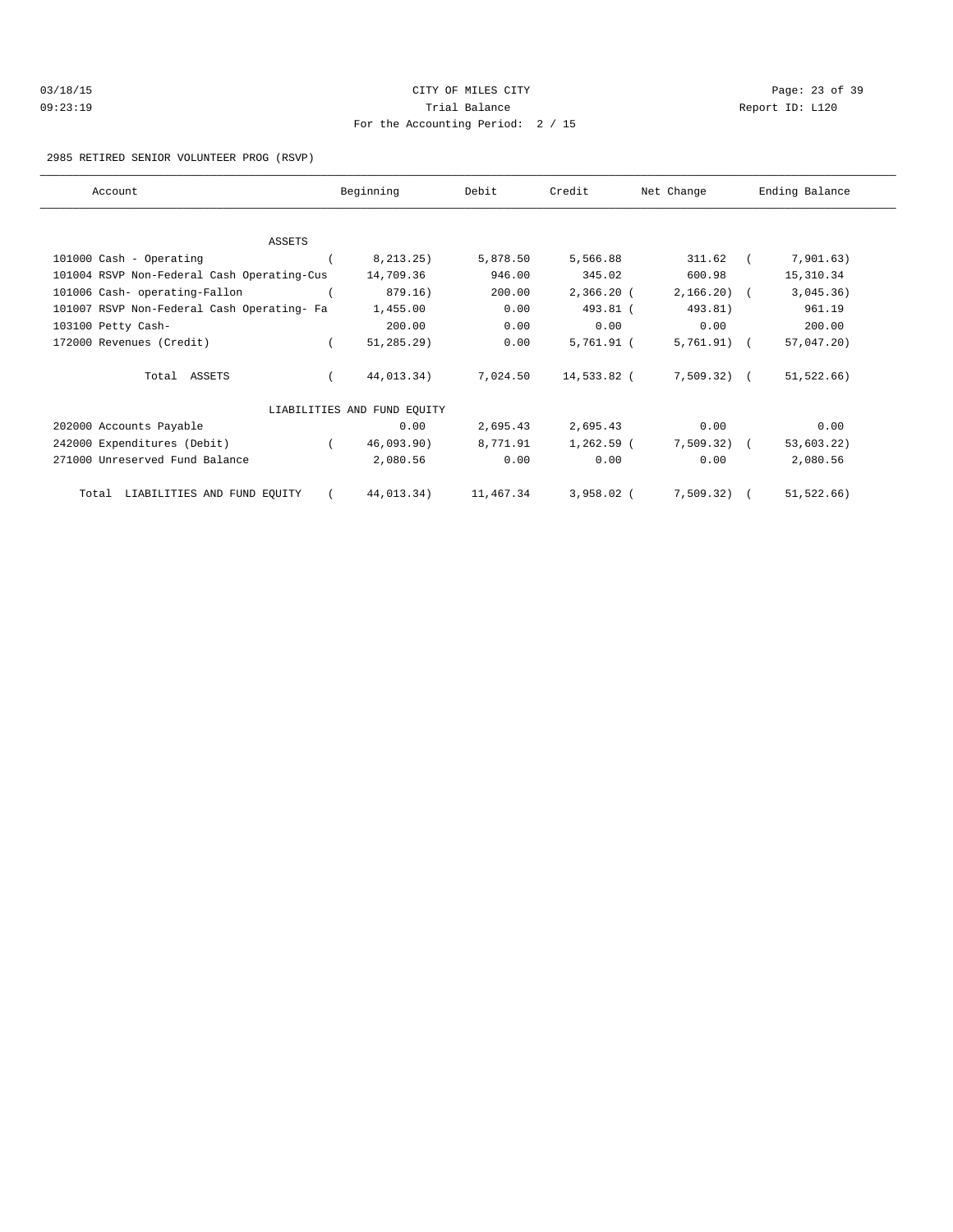| 03/18/15 | CITY OF MILES CITY                | Page: $24o$     |
|----------|-----------------------------------|-----------------|
| 09:23:19 | Trial Balance                     | Report ID: L120 |
|          | For the Accounting Period: 2 / 15 |                 |

age:  $24$  of  $39$ 

# 4000 General Fund Capitol Improvement Fund

| Account                              |        | Beginning                   | Debit | Credit   | Net Change | Ending Balance |
|--------------------------------------|--------|-----------------------------|-------|----------|------------|----------------|
|                                      |        |                             |       |          |            |                |
|                                      | ASSETS |                             |       |          |            |                |
| 101000 Cash - Operating              |        | 107,107.89                  | 14.73 | 0.00     | 14.73      | 107, 122.62    |
| 172000 Revenues (Credit)             |        | 122.36)                     | 0.00  | $14.73-$ | $14.73)$ ( | 137.09)        |
| Total ASSETS                         |        | 106,985.53                  | 14.73 | 14.73    | 0.00       | 106,985.53     |
|                                      |        | LIABILITIES AND FUND EQUITY |       |          |            |                |
| 242000 Expenditures (Debit)          |        | 107,977.00)                 | 0.00  | 0.00     | 0.00       | 107,977.00)    |
| 271000 Unreserved Fund Balance       |        | 214,962.53                  | 0.00  | 0.00     | 0.00       | 214,962.53     |
| LIABILITIES AND FUND EOUITY<br>Total |        | 106,985.53                  | 0.00  | 0.00     | 0.00       | 106,985.53     |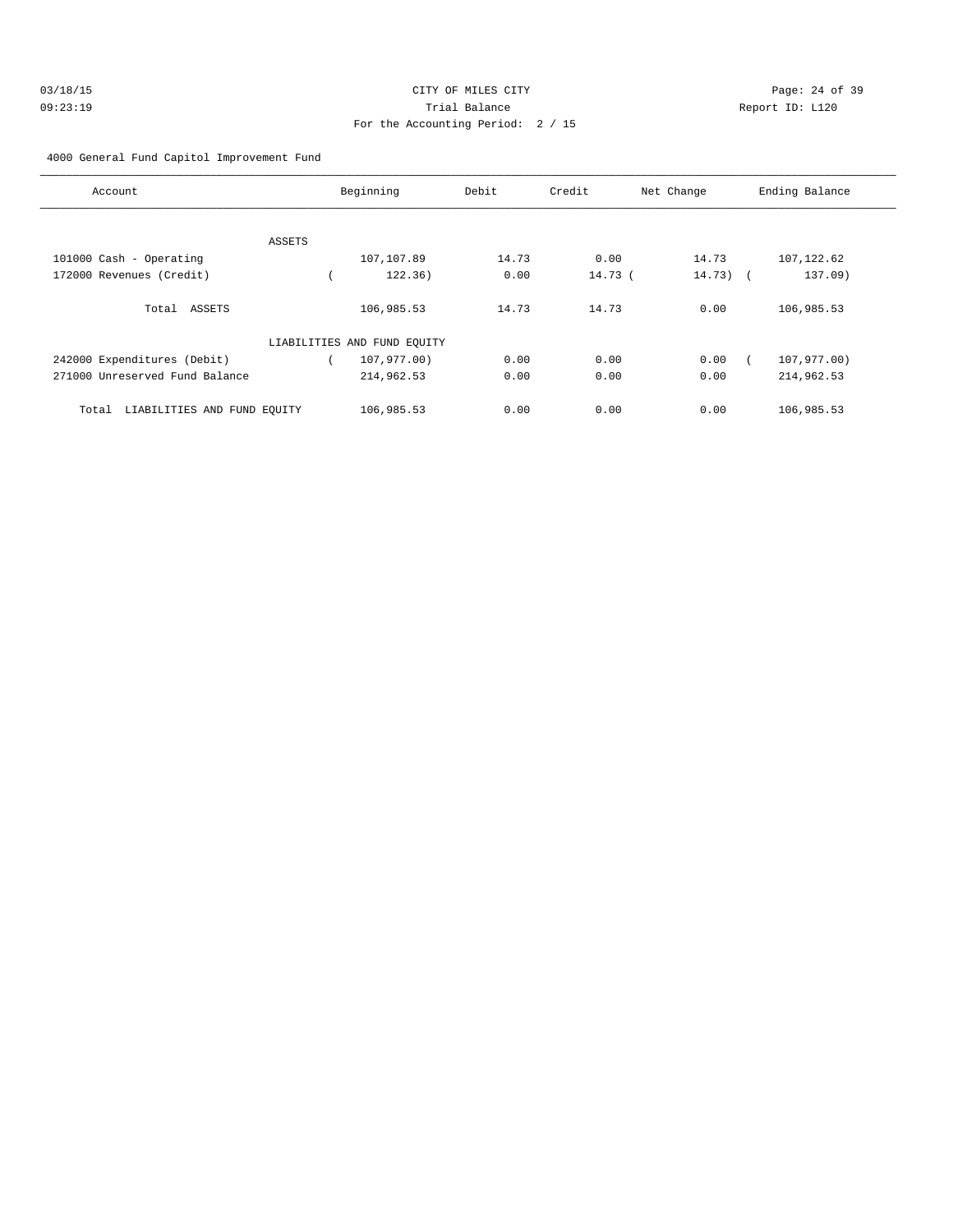| 03/18/15 |  |
|----------|--|
| 09:23:19 |  |

# CITY OF MILES CITY CONTROL CONTROL CONTROL CONTROL CONTROL PAGE: 25 of 39 Trial Balance and Communicated Report ID: L120 For the Accounting Period: 2 / 15

4060 CAPITAL IMPROV-PUBLIC WORKS

| Account                              | Beginning                   | Debit | Credit    | Net Change  | Ending Balance |
|--------------------------------------|-----------------------------|-------|-----------|-------------|----------------|
|                                      |                             |       |           |             |                |
| ASSETS                               |                             |       |           |             |                |
| 101000 Cash - Operating              | 186,609.26                  | 25.65 | 0.00      | 25.65       | 186,634.91     |
| 172000 Revenues (Credit)             | 212,407.73)                 | 0.00  | $25.65$ ( | $25.65$ ) ( | 212, 433.38)   |
| Total ASSETS                         | 25,798.47)                  | 25.65 | 25.65     | 0.00        | 25,798.47)     |
|                                      | LIABILITIES AND FUND EQUITY |       |           |             |                |
| 242000 Expenditures (Debit)          | 97,480.00)                  | 0.00  | 0.00      | 0.00        | 97,480.00)     |
| 271000 Unreserved Fund Balance       | 71,681.53                   | 0.00  | 0.00      | 0.00        | 71,681.53      |
| LIABILITIES AND FUND EOUITY<br>Total | 25,798.47)                  | 0.00  | 0.00      | 0.00        | 25,798.47)     |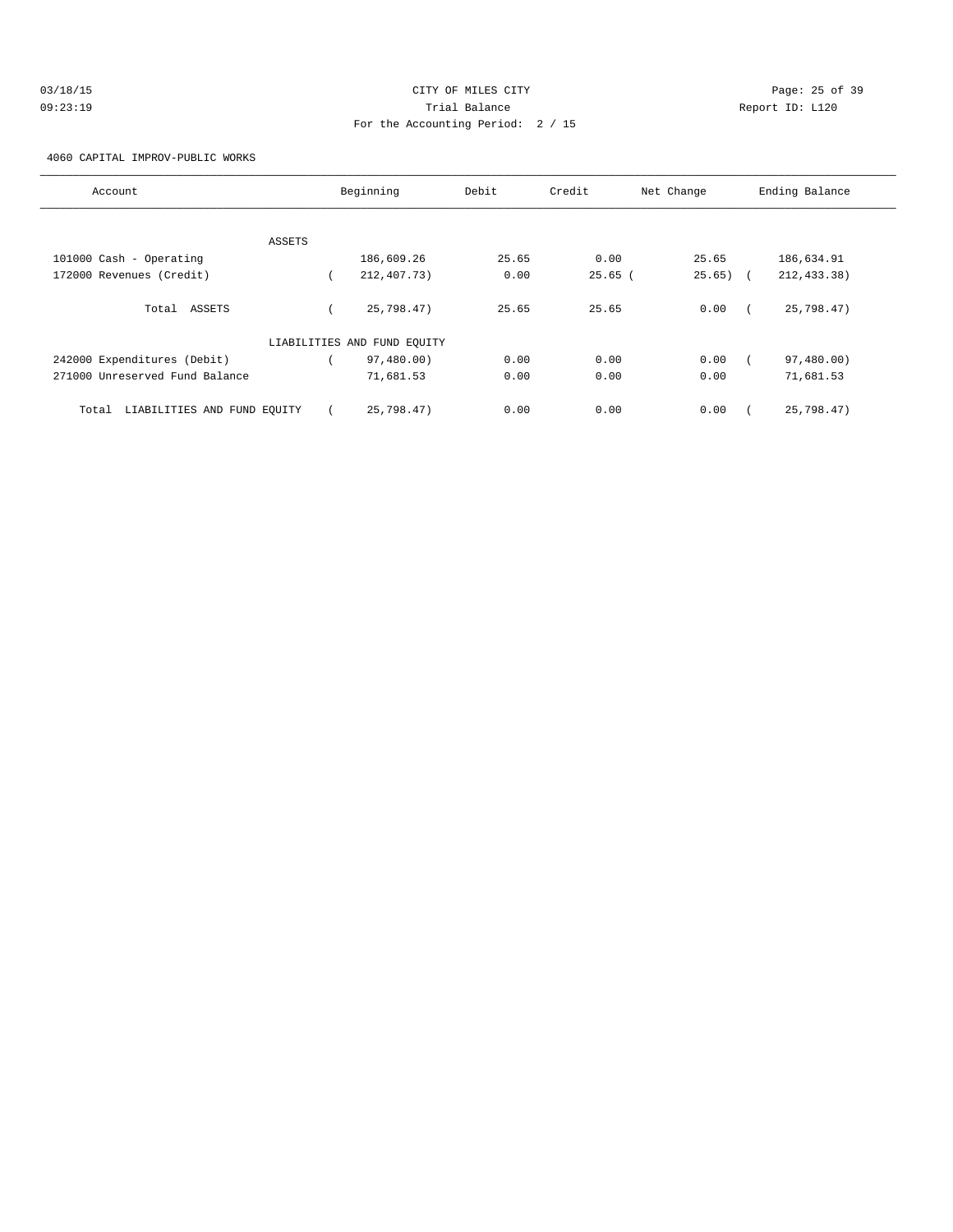### 03/18/15 Page: 26 of 39 09:23:19 Trial Balance Report ID: L120 For the Accounting Period: 2 / 15

#### 5210 WATER UTILITY

| Account                                                   | Beginning                   | Debit      | Credit        | Net Change   | Ending Balance          |
|-----------------------------------------------------------|-----------------------------|------------|---------------|--------------|-------------------------|
|                                                           |                             |            |               |              |                         |
| ASSETS                                                    |                             |            |               |              |                         |
| 101000 Cash - Operating                                   | 1,718,266.71                | 139,519.49 | 107,054.92    | 32,464.57    | 1,750,731.28            |
| 101010 Deposit Cash                                       | 72,850.00                   | 4,450.00   | 900.00        | 3,550.00     | 76,400.00               |
| 102240 Cash - Replacement & Depreciation                  | 1,489,589.35                | 0.00       | 0.00          | 0.00         | 1,489,589.35            |
| 102250 Cash - System Devlopment Fees                      | 260,753.25                  | 4,920.00   | 0.00          | 4,920.00     | 265,673.25              |
| 102270 Cash - Curb Stop Replacement Fee                   | 219,481.60                  | 3,663.01   | 1,088.61      | 2,574.40     | 222,056.00              |
| 102312 RevBnd/CurYearDebt-DNRC/CarbonTank                 | 29,789.39                   | 11,454.38  | 0.00          | 11,454.38    | 41, 243. 77             |
| 102313 RevBnd/CurYearDebt-DNRC/NE WtrLine                 | 17,873.16                   | 11,749.79  | 0.00          | 11,749.79    | 29,622.95               |
| 102315 RevBnd/CurYearDebt-ARRA/NE Water Li                | 1,479.00                    | 1,493.96   | 0.00          | 1,493.96     | 2,972.96                |
| 102322 RevBnd/Reserve-DNRC/CarbonTank                     | 153,009.00                  | 0.00       | 0.00          | 0.00         | 153,009.00              |
| 102323 RevBnd/Reserve-DNRC/NE WtrLine                     | 128,653.00                  | 0.00       | 0.00          | 0.00         | 128,653.00              |
| 102325 RevBnd/Reserve-ARRA B-NE Waterline                 | 18,245.00                   | 0.00       | 0.00          | 0.00         | 18,245.00               |
| 103000 Petty Cash                                         | 330.00                      | 0.00       | 0.00          | 0.00         | 330.00                  |
| 122000 Accounts Receivable                                | 150,104.22                  | 140,010.32 | 133,974.86    | 6,035.46     | 156,139.68              |
| 122020 Accounts Receivable-\$2.00 State Ass               | 7,051.01                    | 0.00       | $5,561.30$ (  | 5, 561.30)   | 1,489.71                |
| 172000 Revenues (Credit)                                  | 1,220,447.46)               | 0.00       | 144,832.68 (  | 144,832.68)  | 1,365,280.14)           |
| 181000 Land                                               | 41,844.00                   | 0.00       | 0.00          | 0.00         | 41,844.00               |
| 182000 Buildings                                          | 22,997.00                   | 0.00       | 0.00          | 0.00         | 22,997.00               |
| 182100 Allowance for Depr - Buildings (Cre(               | 22,997.00)                  | 0.00       | 0.00          | 0.00         | 22,997.00)              |
| 186000 Machinery and Equipment                            | 378,485.70                  | 0.00       | 0.00          | 0.00         | 378,485.70              |
| 186100 Allowance for Depr - Machinery & Eq(               | 217,584.00)                 | 0.00       | 0.00          | 0.00         | 217,584.00)             |
| 188000 Const. Work in Progress-NE Wtr Line                | 1.42                        | 0.00       | 0.00          | 0.00         | 1.42                    |
| 189100 Source of Supply                                   | 3, 448, 234.49              | 0.00       | 0.00          | 0.00         | 3, 448, 234.49          |
| 189110 Allowance for Depreciation - Source(               | 432,197.00)                 | 0.00       | 0.00          | 0.00         | 432,197.00)<br>$\left($ |
| 189300 Treatment Plant                                    | 3,716,158.00                | 0.00       | 0.00          | 0.00         | 3,716,158.00            |
| 189310 Allowance for Depr - Treatment Plan( 1,781,483.00) |                             | 0.00       | 0.00          | 0.00         | (1, 781, 483.00)        |
| 189400 Transmission & Distribution                        | 12,951,364.97               | 0.00       | 0.00          | 0.00         | 12,951,364.97           |
| 189410 Allowance for Depr - Trans & Distri( 3,288,323.00) |                             | 0.00       | 0.00          | 0.00         | (3, 288, 323.00)        |
| Total ASSETS                                              | 17,863,528.81               | 317,260.95 | 393, 412.37 ( | 76,151.42)   | 17,787,377.39           |
|                                                           | LIABILITIES AND FUND EQUITY |            |               |              |                         |
| 202000 Accounts Payable                                   | 0.00                        | 23,712.57  | 23,712.57     | 0.00         | 0.00                    |
| 214000 Deposits Payable                                   | 72,699.50                   | 900.00     | 4,450.00      | 3,550.00     | 76, 249.50              |
| 214010 Refunds Payable<br>$\left($                        | 530.79)                     | 283.29     | 283.29        | 0.00         | $530.79$ )              |
| 231000 BONDS PAYABLE                                      | 4,983,000.00                | 0.00       | 0.00          | 0.00         | 4,983,000.00            |
| 238000 Other Post Employment Benefits                     | 28,280.00                   | 0.00       | 0.00          | 0.00         | 28,280.00               |
| 239000 Compensated Absences Payable                       | 80,052.00                   | 0.00       | 0.00          | 0.00         | 80,052.00               |
| 242000 Expenditures (Debit)<br>$\left($                   | 841, 444. 42)               | 79,815.14  | 113.72 (      | 79,701.42) ( | 921,145.84)             |
| 250300 Reserve Revenue Bond - Current Debt                | 323, 303.85                 | 0.00       | 0.00          | 0.00         | 323,303.85              |
| 250500 Reserve - System Dev Fees                          | 171,098.25                  | 0.00       | 0.00          | 0.00         | 171,098.25              |
| 250600 Reserve for Replacement & Depreciat                | 1,351,889.30                | 0.00       | 0.00          | 0.00         | 1,351,889.30            |
| 272000 Unreserved Retained Earnings                       | 11,695,181.12               | 0.00       | 0.00          | 0.00         | 11,695,181.12           |
| Total LIABILITIES AND FUND EQUITY                         | 17,863,528.81               | 104,711.00 | 28,559.58 (   | 76,151.42)   | 17,787,377.39           |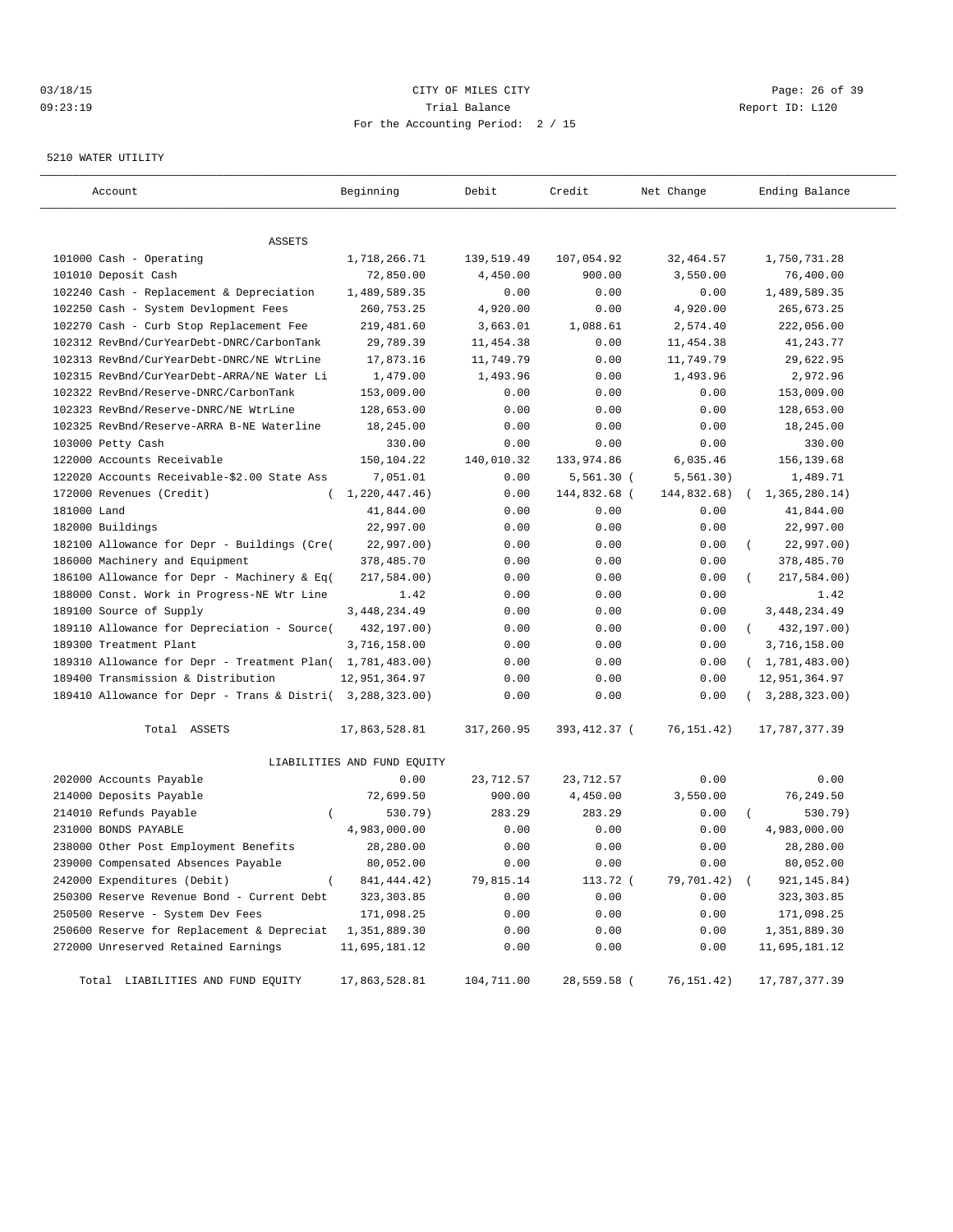# 03/18/15 Page: 27 of 39 09:23:19 Trial Balance Report ID: L120 For the Accounting Period: 2 / 15

### 5310 SEWER UTILITY

| Account                                     | Beginning                   | Debit       | Credit       | Net Change   | Ending Balance   |
|---------------------------------------------|-----------------------------|-------------|--------------|--------------|------------------|
|                                             |                             |             |              |              |                  |
| ASSETS                                      |                             |             |              |              |                  |
| 101000 Cash - Operating                     | 569,269.99                  | 101,905.84  | 73,602.27    | 28,303.57    | 597, 573.56      |
| 102240 Cash - Replacement & Depreciation    | 195,098.39                  | 0.00        | 0.00         | 0.00         | 195,098.39       |
| 102250 Cash - System Devlopment Fees        | 133,770.91                  | 1,200.00    | 0.00         | 1,200.00     | 134,970.91       |
| 102280 WWtr Treatment Plant-Phase I Constr  | 575,694.46                  | 0.00        | 0.00         | 0.00         | 575,694.46       |
| 102316 RevBnd/CurYearDebt-Phase 1 Haynes L  | 108, 341.44                 | 8,452.50    | 0.00         | 8,452.50     | 116,793.94       |
| 102390 REV BOND/RESERVE-Sewer Phase 1       | 101,735.00                  | 0.00        | 0.00         | 0.00         | 101,735.00       |
| 122000 Accounts Receivable                  | 105, 113.40                 | 92,238.78   | 88,408.06    | 3,830.72     | 108,944.12       |
| 172000 Revenues (Credit)                    | 652,791.50)                 | 0.00        | 106,936.56 ( | 106, 936.56) | 759,728.06)      |
| 181000 Land                                 | 2.00                        | 0.00        | 0.00         | 0.00         | 2.00             |
| 186000 Machinery and Equipment              | 600,909.18                  | 0.00        | 0.00         | 0.00         | 600,909.18       |
| 186100 Allowance for Depr - Machinery & Eq( | 344,225.00)                 | 0.00        | 0.00         | 0.00         | 344,225.00)      |
| 188000 Const. Work in Progress-NE Wtr Line  | 1,625,790.72                | 0.00        | 0.00         | 0.00         | 1,625,790.72     |
| 189300 Treatment Plant                      | 2,928,761.61                | 0.00        | 0.00         | 0.00         | 2,928,761.61     |
| 189310 Allowance for Depr - Treatment Plan( | 1,235,318.00)               | 0.00        | 0.00         | 0.00         | (1, 235, 318.00) |
| 189400 Transmission & Distribution          | 4,028,819.40                | 0.00        | 0.00         | 0.00         | 4,028,819.40     |
| 189410 Allowance for Depr - Trans & Distri( | 1,205,307.00)               | 0.00        | 0.00         | 0.00         | 1, 205, 307.00   |
| Total ASSETS                                | 7,535,665.00                | 203,797.12  | 268,946.89 ( | 65,149.77)   | 7,470,515.23     |
|                                             | LIABILITIES AND FUND EQUITY |             |              |              |                  |
| 202000 Accounts Payable                     | 0.00                        | 19,256.51   | 19,256.51    | 0.00         | 0.00             |
| 231300 Bonds Pay 1979 Issue                 | 1,396,000.00                | 0.00        | 0.00         | 0.00         | 1,396,000.00     |
| 238000 Other Post Employment Benefits       | 20,235.00                   | 0.00        | 0.00         | 0.00         | 20,235.00        |
| 239000 Compensated Absences Payable         | 58,969.00                   | 0.00        | 0.00         | 0.00         | 58,969.00        |
| 242000 Expenditures (Debit)                 | 648, 452.83)                | 65, 149. 77 | 0.00(        | 65,149.77)   | 713,602.60)      |
| 250500 Reserve - System Dev Fees            | 82,925.91                   | 0.00        | 0.00         | 0.00         | 82,925.91        |
| 250600 Reserve for Replacement & Depreciat  | 1,666,491.83                | 0.00        | 0.00         | 0.00         | 1,666,491.83     |
| 272000 Unreserved Retained Earnings         | 4,959,496.09                | 0.00        | 0.00         | 0.00         | 4,959,496.09     |
| LIABILITIES AND FUND EQUITY<br>Total        | 7,535,665.00                | 84,406.28   | 19,256.51 (  | 65, 149. 77) | 7,470,515.23     |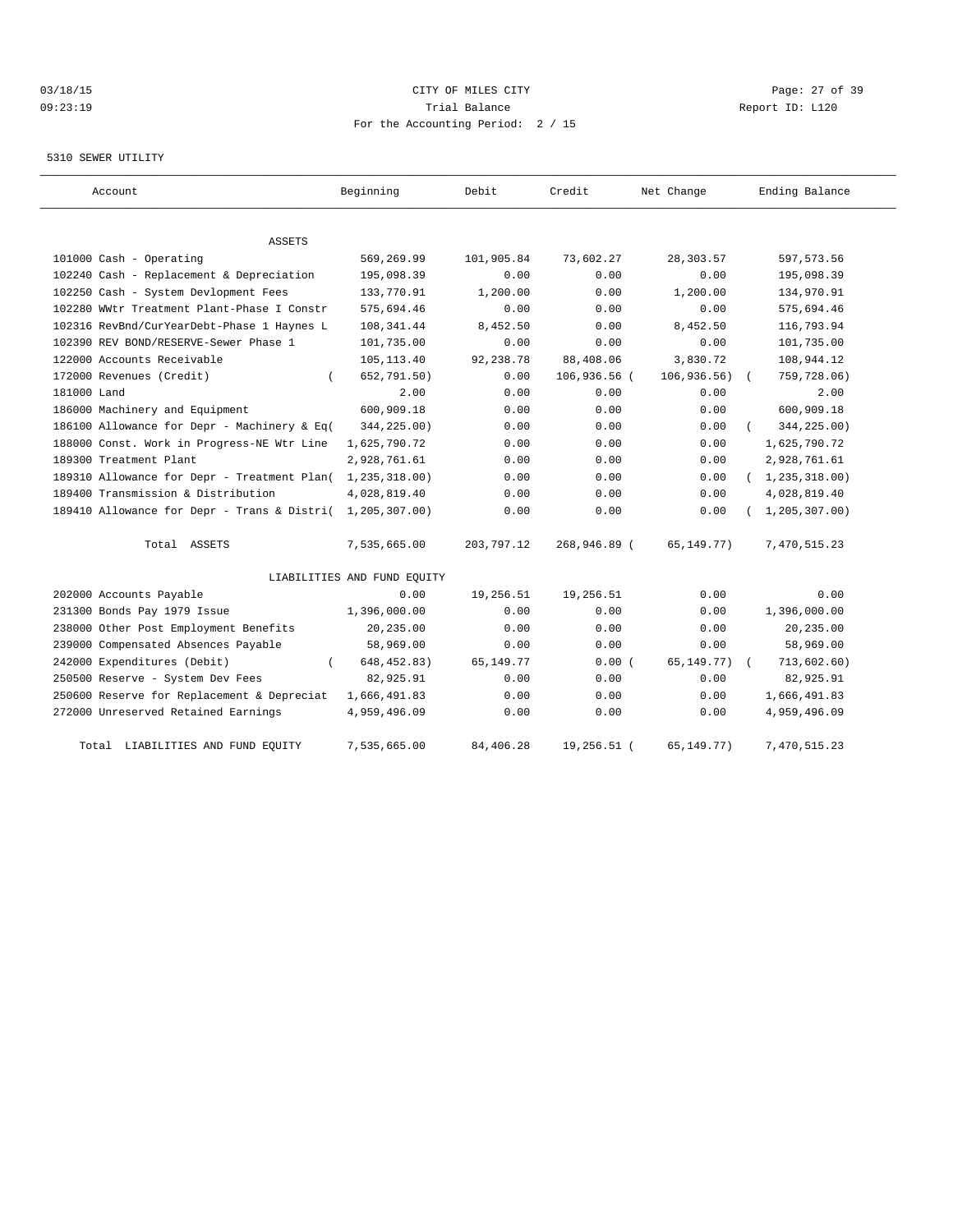# 03/18/15 Page: 28 of 39 09:23:19 Trial Balance Report ID: L120 For the Accounting Period: 2 / 15

#### 5510 AMBULANCE FUND

| Account                                     | Beginning                   | Debit      | Credit       | Net Change      | Ending Balance |
|---------------------------------------------|-----------------------------|------------|--------------|-----------------|----------------|
| <b>ASSETS</b>                               |                             |            |              |                 |                |
| 101000 Cash - Operating                     | 319,557.84)                 | 89,811.63  | 59,663.33    | 30,148.30       | 289, 409.54)   |
| 113211 Taxes Receivable - Real 2011         | 19.68                       | 0.00       | 0.00         | 0.00            | 19.68          |
| 113212 Taxes Receivable- Real 2012          | 0.43                        | 0.00       | 0.00         | 0.00            | 0.43           |
| 113213 Tax Receivables Real-2013            | 21.06                       | 0.00       | $4.12$ (     | 4.12)           | 16.94          |
| 113214 Taxes Receivable- Real 2014          | 2,944.31                    | 0.00       | 22.38(       | 22.38)          | 2,921.93       |
| 115208 Taxes Receivable - Personal 2008     | 0.12                        | 0.00       | 0.00         | 0.00            | 0.12           |
| 115214 Taxes Receivable Personal 2014       | 3.78                        | 0.00       | $1.41$ (     | 1.41)           | 2.37           |
| 122000 Accounts Receivable                  | 254,967.33                  | 70,449.27  | 67,610.28    | 2,838.99        | 257,806.32     |
| 122100 Acct Receivable                      | 177, 105.67)                | 0.00       | 0.00         | 0.00            | 177, 105.67)   |
| 172000 Revenues (Credit)                    | 563,058.05)                 | 0.09       | 114,066.60 ( | $114,066.51)$ ( | 677, 124.56)   |
| 186000 Machinery and Equipment              | 372,186.93                  | 0.00       | 0.00         | 0.00            | 372,186.93     |
| 186100 Allowance for Depr - Machinery & Eq( | 211, 306.00)                | 0.00       | 0.00         | 0.00            | 211, 306.00)   |
| Total ASSETS                                | 640,883.92)                 | 160,260.99 | 241,368.12 ( | 81,107.13) (    | 721,991.05)    |
|                                             | LIABILITIES AND FUND EQUITY |            |              |                 |                |
| 202000 Accounts Payable                     | 0.00                        | 31,072.07  | 31,072.07    | 0.00            | 0.00           |
| 223100 Deferred Revenue - Real Prop Taxes   | 2,784.65                    | 26.50      | 0.00(        | 26.50)          | 2,758.15       |
| 223200 Deferred Revenue - Pers Prop Taxes ( | 17.47)                      | 1.41       | 0.00(        | $1.41)$ (       | 18.88)         |
| 235000 CONTRACTS/NOTES/LOANS PAYABLE        | 65, 314.26                  | 0.00       | 0.00         | 0.00            | 65, 314.26     |
| 238000 Other Post Employment Benefits       | 16,024.00                   | 0.00       | 0.00         | 0.00            | 16,024.00      |
| 239000 Compensated Absences Payable         | 27,037.00                   | 0.00       | 0.00         | 0.00            | 27,037.00      |
| 242000 Expenditures (Debit)                 | 527, 301.64)                | 81,079.22  | 0.00(        | 81,079.22)      | 608, 380.86)   |
| 272000 Unreserved Retained Earnings         | 224,724.72)                 | 0.00       | 0.00         | 0.00            | 224,724.72)    |
| LIABILITIES AND FUND EQUITY<br>Total        | 640,883.92)                 | 112,179.20 | 31,072.07 (  | 81,107.13)      | 721,991.05)    |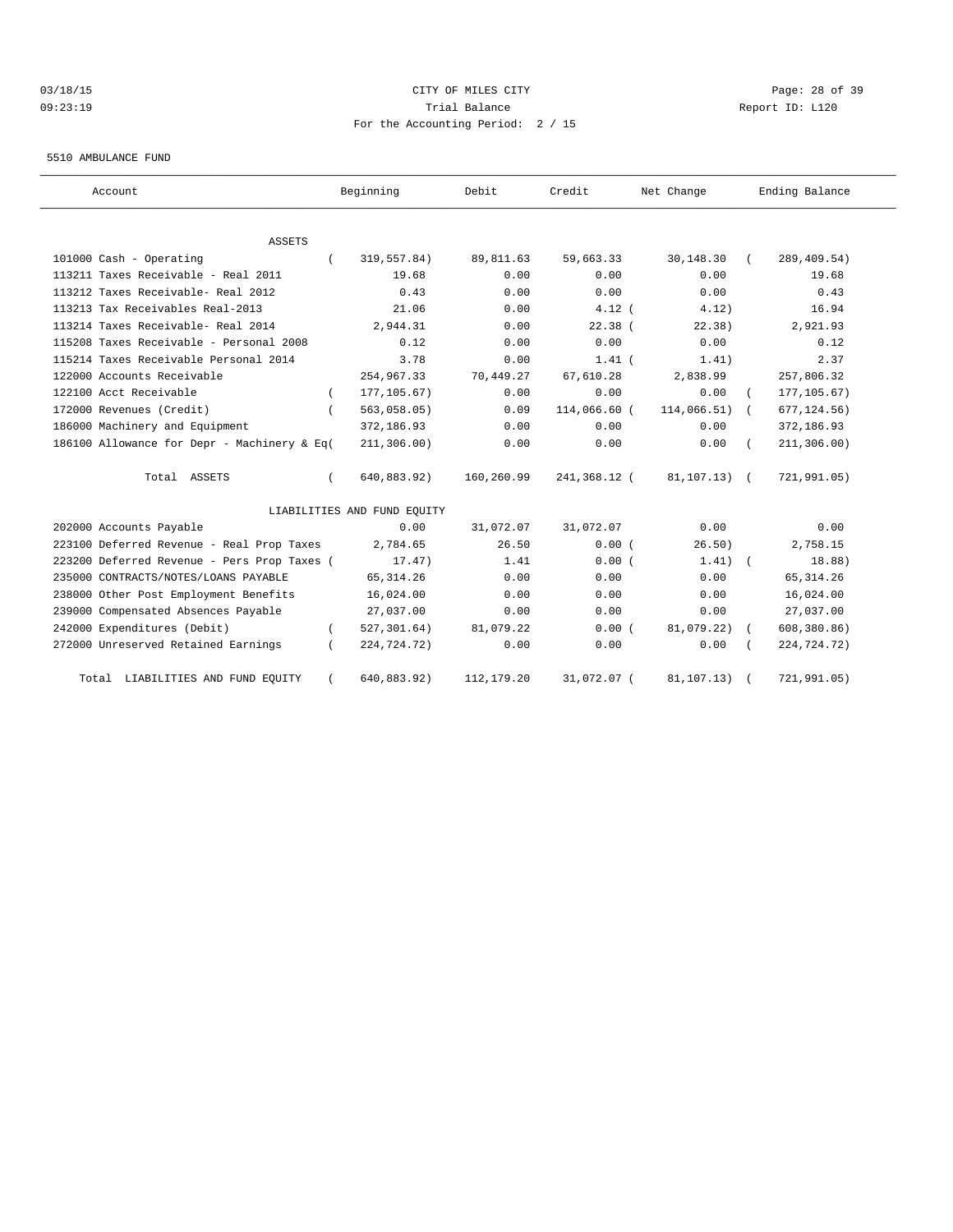# 03/18/15 Page: 29 of 39 09:23:19 Trial Balance Report ID: L120 For the Accounting Period: 2 / 15

5610 AIRPORT OPERATING

| Account                                     | Beginning                   | Debit       | Credit       | Net Change   | Ending Balance |
|---------------------------------------------|-----------------------------|-------------|--------------|--------------|----------------|
| <b>ASSETS</b>                               |                             |             |              |              |                |
| 101000 Cash - Operating                     | 48,768.25)                  | 61,514.29   | 23,841.97    | 37,672.32    | 11,095.93)     |
| 101100 Cash-FAA Grant/St Loan-2008          | 6,748.74                    | 0.00        | 0.00         | 0.00         | 6,748.74       |
| 102230 Cash - Surplus/Credit Card Acct      | 19,320.73                   | 9,686.24    | 28,337.05 (  | 18,650.81)   | 669.92         |
| 103000 Petty Cash                           | 100.00                      | 0.00        | 0.00         | 0.00         | 100.00         |
| 113211 Taxes Receivable - Real 2011         | 11.57                       | 0.00        | 0.00         | 0.00         | 11.57          |
| 113212 Taxes Receivable- Real 2012          | 0.65                        | 0.00        | 0.00         | 0.00         | 0.65           |
| 113213 Tax Receivables Real-2013            | 31.59                       | 0.00        | 6.19(        | 6.19)        | 25.40          |
| 113214 Taxes Receivable- Real 2014          | 4,416.47                    | 0.00        | 33.57(       | 33.57)       | 4,382.90       |
| 115208 Taxes Receivable - Personal 2008     | 0.19                        | 0.00        | 0.00         | 0.00         | 0.19           |
| 115214 Taxes Receivable Personal 2014       | 5.67                        | 0.00        | $2.11$ (     | 2.11)        | 3.56           |
| 122000 Accounts Receivable                  | 782.56                      | 0.00        | 0.00         | 0.00         | 782.56         |
| 132000 Due From Government (Short Term)     | 83,213.00                   | 0.00        | 0.00         | 0.00         | 83, 213.00     |
| 141000 Prepaid Expense                      | 4,500.00                    | 0.00        | 0.00         | 0.00         | 4,500.00       |
| 172000 Revenues (Credit)<br>$\left($        | 424,899.93)                 | 9,761.24    | 42,938.48 (  | 33, 177. 24) | 458,077.17)    |
| 181000 Land                                 | 19,983.00                   | 0.00        | 0.00         | 0.00         | 19,983.00      |
| 182000 Buildings                            | 677,537.00                  | 0.00        | 0.00         | 0.00         | 677,537.00     |
| 182100 Allowance for Depr - Buildings (Cre( | 337,537.00)                 | 0.00        | 0.00         | 0.00         | 337,537.00)    |
| 184000 Improvements Other Than Buildings    | 8,543,759.48                | 0.00        | 0.00         | 0.00         | 8,543,759.48   |
| 184100 Allowance for Depr - Imp Other Than( | 2, 207, 093.00              | 0.00        | 0.00         | 0.00         | 2, 207, 093.00 |
| 186000 Machinery and Equipment              | 836, 463.59                 | 0.00        | 0.00         | 0.00         | 836, 463.59    |
| 186100 Allowance for Depr - Machinery & Eq( | 313,582.00)                 | 0.00        | 0.00         | 0.00         | 313,582.00)    |
| 188000 Const. Work in Progress-NE Wtr Line  | 27,005.00                   | 0.00        | 0.00         | 0.00         | 27,005.00      |
| Total ASSETS                                | 6,891,999.06                | 80,961.77   | 95,159.37 (  | 14, 197.60)  | 6,877,801.46   |
|                                             | LIABILITIES AND FUND EQUITY |             |              |              |                |
| 202000 Accounts Payable                     | 0.00                        | 6,610.99    | 6,610.99     | 0.00         | 0.00           |
| 223100 Deferred Revenue - Real Prop Taxes   | 4,186.18                    | 39.76       | 0.00(        | 39.76)       | 4,146.42       |
| 223200 Deferred Revenue - Pers Prop Taxes ( | 26.16)                      | 2.11        | 0.00(        | 2.11)        | 28.27)         |
| 235150 LTrm Pay/MT Aeronautics              | 19,684.00                   | 0.00        | 0.00         | 0.00         | 19,684.00      |
| 238000 Other Post Employment Benefits       | 7,870.00                    | 0.00        | 0.00         | 0.00         | 7,870.00       |
| 239000 Compensated Absences Payable         | 3,693.00                    | 0.00        | 0.00         | 0.00         | 3,693.00       |
| 242000 Expenditures (Debit)<br>$\left($     | 380, 417.30)                | 14, 155. 73 | 0.00(        | 14, 155. 73) | 394,573.03)    |
| 250600 Reserve for Replacement & Depreciat  | 18,913.67                   | 0.00        | 0.00         | 0.00         | 18,913.67      |
| 272000 Unreserved Retained Earnings         | 7,218,095.67                | 0.00        | 0.00         | 0.00         | 7,218,095.67   |
| Total LIABILITIES AND FUND EQUITY           | 6,891,999.06                | 20,808.59   | $6,610.99$ ( | 14, 197.60)  | 6,877,801.46   |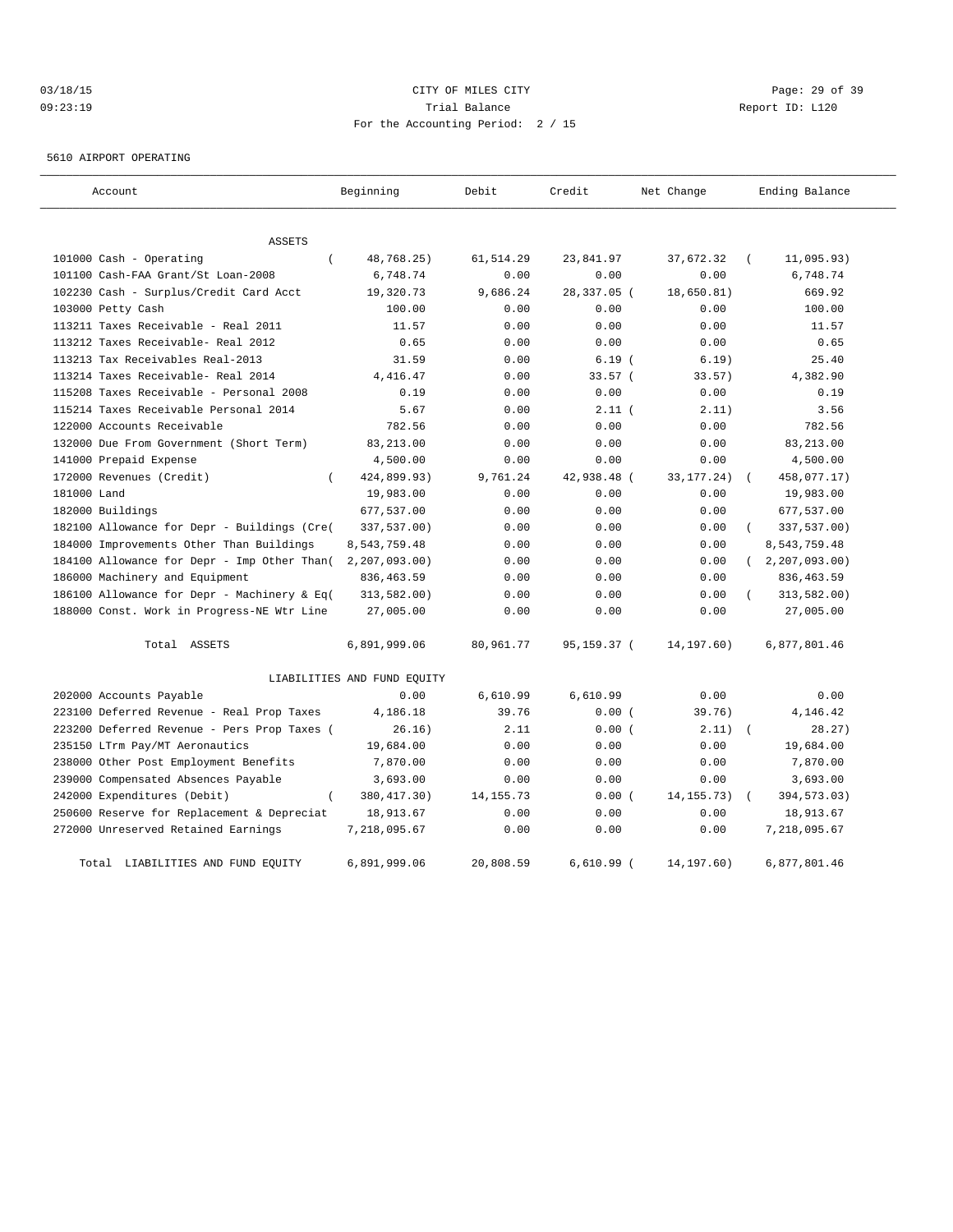# 03/18/15 Page: 30 of 39 09:23:19 Trial Balance Report ID: L120 For the Accounting Period: 2 / 15

#### 6040 PUBLIC WORKS

| Account                              | Beginning                   | Debit     | Credit      | Net Change    | Ending Balance |
|--------------------------------------|-----------------------------|-----------|-------------|---------------|----------------|
|                                      |                             |           |             |               |                |
|                                      |                             |           |             |               |                |
| ASSETS                               |                             |           |             |               |                |
| 101000 Cash - Operating              | 117,161.52                  | 0.00      | 12,943.90 ( | 12,943.90)    | 104, 217.62    |
| 172000 Revenues (Credit)             | 76,770.63)                  | 0.00      | 0.00        | 0.00          | 76,770.63)     |
| Total ASSETS                         | 40,390.89                   | 0.00      | 12,943.90 ( | 12,943.90)    | 27,446.99      |
|                                      | LIABILITIES AND FUND EOUITY |           |             |               |                |
| 202000 Accounts Payable              | 0.00                        | 1,375.56  | 1,375.56    | 0.00          | 0.00           |
| 239000 Compensated Absences Payable  | 13,041.00                   | 0.00      | 0.00        | 0.00          | 13,041.00      |
| 242000 Expenditures (Debit)          | 85,752.34)                  | 12,943.90 | 0.00(       | $12,943.90$ ( | 98,696.24)     |
| 271000 Unreserved Fund Balance       | 16,366.78                   | 0.00      | 0.00        | 0.00          | 16,366.78      |
| 272000 Unreserved Retained Earnings  | 96,735.45                   | 0.00      | 0.00        | 0.00          | 96,735.45      |
| LIABILITIES AND FUND EOUITY<br>Total | 40,390.89                   | 14,319.46 | 1,375.56 (  | 12,943.90)    | 27,446.99      |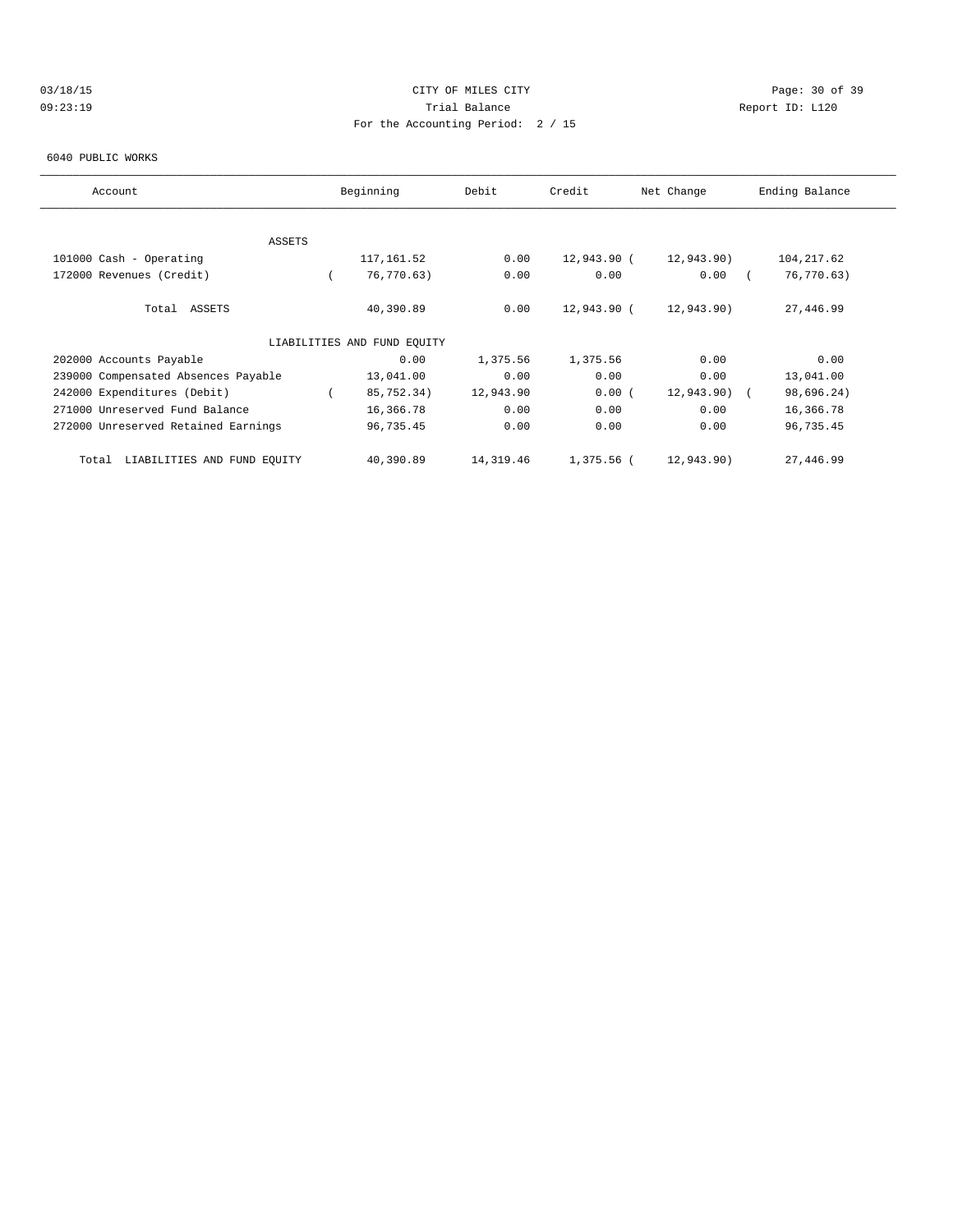# 03/18/15 Page: 31 of 39 09:23:19 Trial Balance Report ID: L120 For the Accounting Period: 2 / 15

# 7370 TBID

| Account                              | Beginning                   | Debit     | Credit    | Net Change | Ending Balance |
|--------------------------------------|-----------------------------|-----------|-----------|------------|----------------|
|                                      |                             |           |           |            |                |
| ASSETS                               |                             |           |           |            |                |
| 101000 Cash - Operating              | 0.00                        | 10,069.94 | 10,069.94 | 0.00       | 0.00           |
|                                      |                             |           |           |            |                |
| Total ASSETS                         | 0.00                        | 10,069.94 | 10,069.94 | 0.00       | 0.00           |
|                                      | LIABILITIES AND FUND EQUITY |           |           |            |                |
| 202000 Accounts Payable              | 0.00                        | 10,069.94 | 10,069.94 | 0.00       | 0.00           |
| 212500 Due to Others                 | 0.00                        | 10,069.94 | 10,069.94 | 0.00       | 0.00           |
| LIABILITIES AND FUND EQUITY<br>Total | 0.00                        | 20,139.88 | 20,139.88 | 0.00       | 0.00           |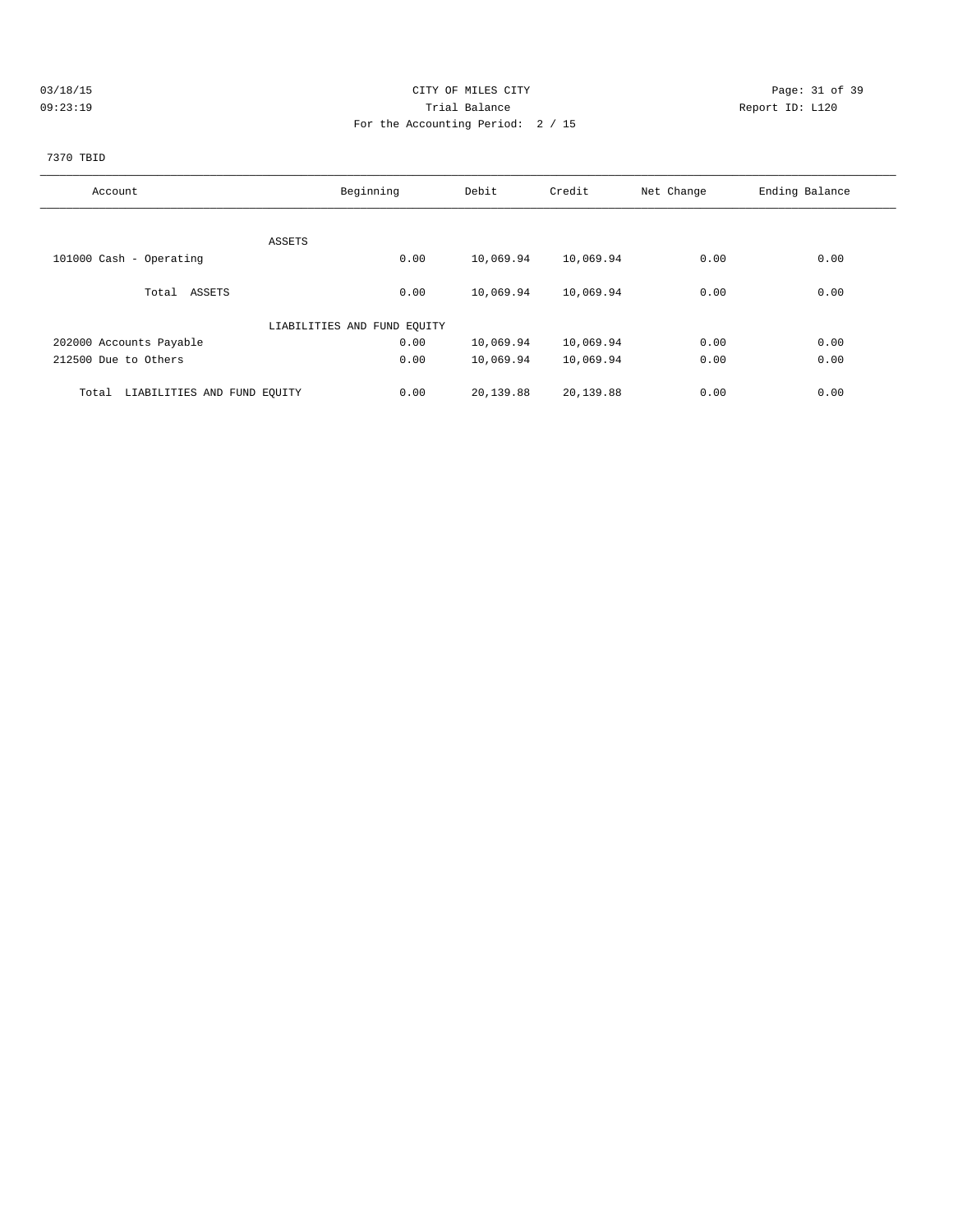| 03/18/15 | CITY OF MILES CITY                | Page: 32 of 39  |
|----------|-----------------------------------|-----------------|
| 09:23:19 | Trial Balance                     | Report ID: L120 |
|          | For the Accounting Period: 2 / 15 |                 |

7467 Law Enforcement Academy Surcharge

| Account                                   | Beginning                   | Debit  | Credit | Net Change | Ending Balance |
|-------------------------------------------|-----------------------------|--------|--------|------------|----------------|
| ASSETS                                    |                             |        |        |            |                |
| 101000 Cash - Operating                   | 595.85                      | 506.00 | 0.00   | 506.00     | 1,101.85       |
| ASSETS<br>Total                           | 595.85                      | 506.00 | 0.00   | 506.00     | 1,101.85       |
|                                           | LIABILITIES AND FUND EQUITY |        |        |            |                |
| 212200 Due to Federal, Soc Sec & Medicare | 595.85                      | 0.00   | 506.00 | 506.00     | 1,101.85       |
| LIABILITIES AND FUND EQUITY<br>Total      | 595.85                      | 0.00   | 506.00 | 506.00     | 1,101.85       |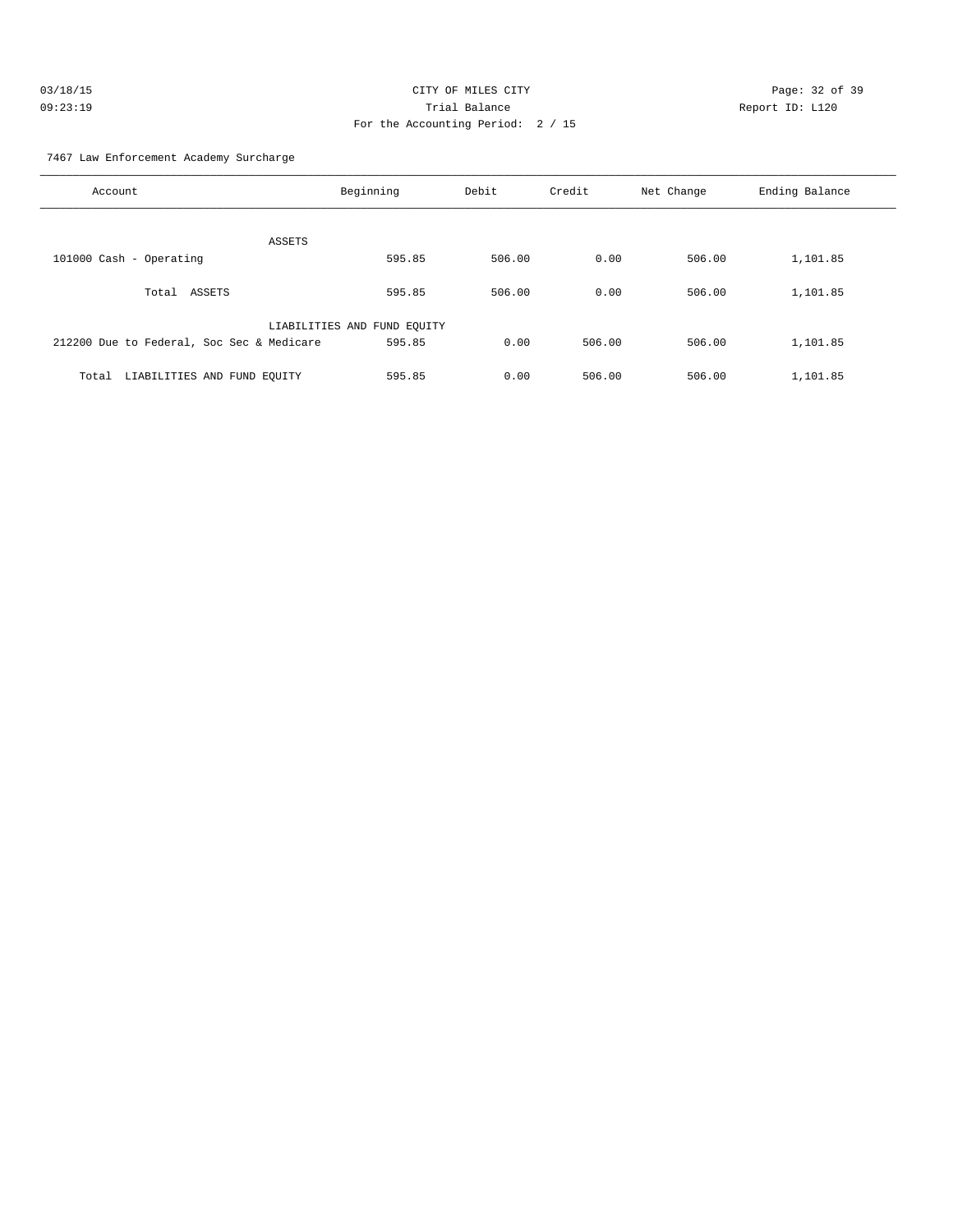| 03/18/15 | CITY OF MILES CITY                | Page: 33 of 39  |
|----------|-----------------------------------|-----------------|
| 09:23:19 | Trial Balance                     | Report ID: L120 |
|          | For the Accounting Period: 2 / 15 |                 |

7471 CIVIL LEGAL ASSIST/VICTIM DOM VIOLENCE PROG

| Account                              | Beginning                   | Debit  | Credit | Net Change | Ending Balance |
|--------------------------------------|-----------------------------|--------|--------|------------|----------------|
| ASSETS                               |                             |        |        |            |                |
| 101000 Cash - Operating              | 789.00                      | 963.00 | 0.00   | 963.00     | 1,752.00       |
| ASSETS<br>Total                      | 789.00                      | 963.00 | 0.00   | 963.00     | 1,752.00       |
|                                      | LIABILITIES AND FUND EQUITY |        |        |            |                |
| 212500 Due to Others                 | 789.00                      | 0.00   | 963.00 | 963.00     | 1,752.00       |
| LIABILITIES AND FUND EOUITY<br>Total | 789.00                      | 0.00   | 963.00 | 963.00     | 1,752.00       |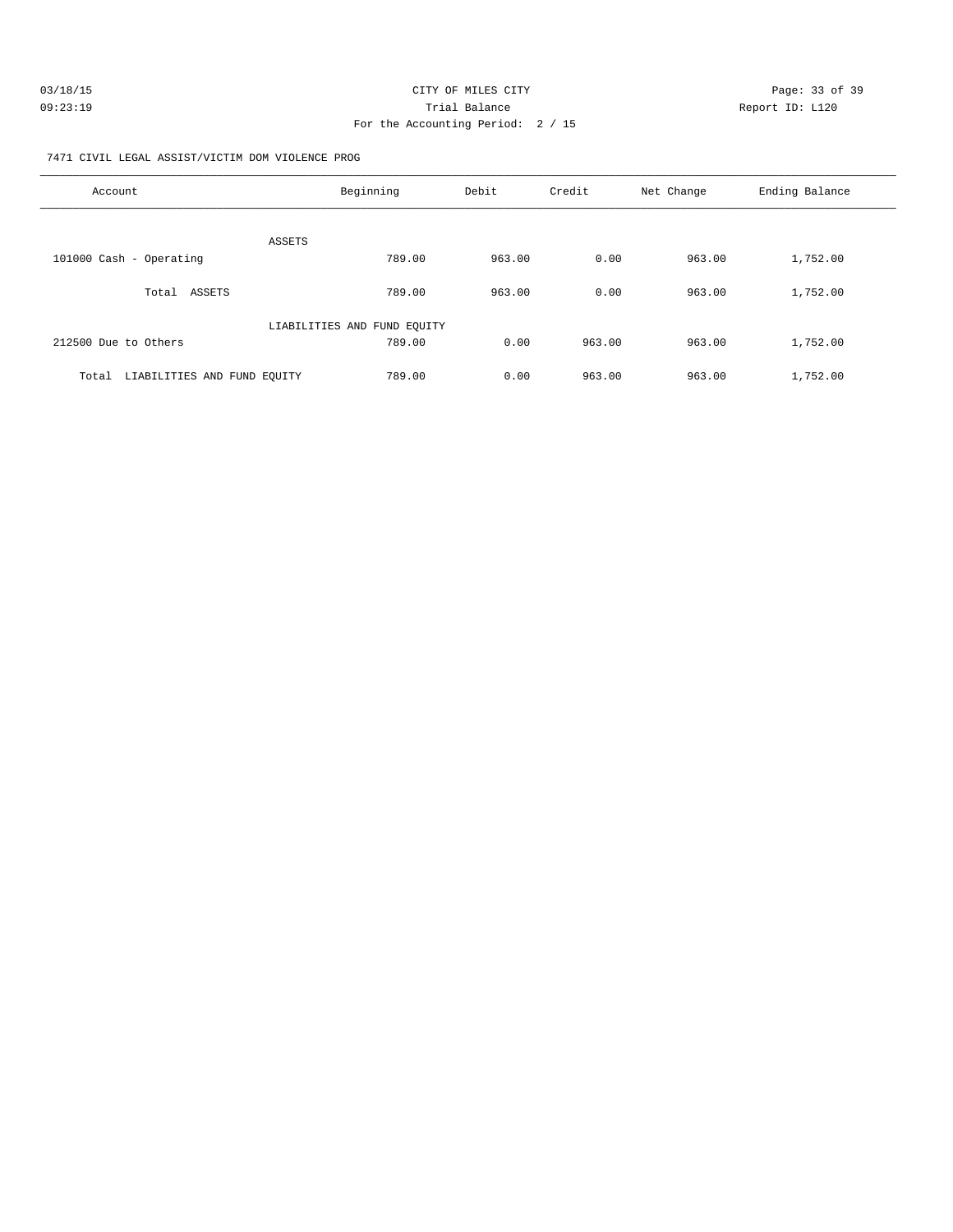# 03/18/15 Page: 34 of 39 09:23:19 Trial Balance Report ID: L120 For the Accounting Period: 2 / 15

#### 7910 PAYROLL FUND

| Account                                   | Beginning                   | Debit      | Credit      | Net Change | Ending Balance |  |
|-------------------------------------------|-----------------------------|------------|-------------|------------|----------------|--|
|                                           |                             |            |             |            |                |  |
| <b>ASSETS</b>                             |                             |            |             |            |                |  |
| 101000 Cash - Operating                   | 84,831.11                   | 458,940.09 | 436,111.52  | 22,828.57  | 107,659.68     |  |
|                                           |                             |            |             |            |                |  |
| Total ASSETS                              | 84,831.11                   | 458,940.09 | 436,111.52  | 22,828.57  | 107,659.68     |  |
|                                           |                             |            |             |            |                |  |
|                                           | LIABILITIES AND FUND EQUITY |            |             |            |                |  |
| 201000 Warrants Payable                   | 69,675.92                   | 83,291.95  | 90,544.53   | 7,252.58   | 76,928.50      |  |
| 212200 Due to Federal, Soc Sec & Medicare | 0.00                        | 66,689.02  | 66,689.02   | 0.00       | 0.00           |  |
| 212202 Due to State Unemployment          | 1,494.80                    | 0.00       | 1,513.74    | 1,513.74   | 3,008.54       |  |
| 212203 Due to Worker's Compensation       | 13,660.39                   | 0.00       | 14,062.25   | 14,062.25  | 27,722.64      |  |
| 212204 Due to State Income Tax            | 0.00                        | 14,701.00  | 14,701.00   | 0.00       | 0.00           |  |
| 212205 due to MPORS-GABA                  | 0.00                        | 13,929.87  | 13,929.87   | 0.00       | 0.00           |  |
| 212207 Due to AFLAC, AFLAC PRETAX         | 0.00                        | 429.63     | 429.63      | 0.00       | 0.00           |  |
| 212208 Due to Health Ins, Dental, Vision  | 0.00                        | 57, 194.35 | 57, 194.35  | 0.00       | 0.00           |  |
| 212209 Due to PERS Retirement             | 0.00                        | 31,733.15  | 31,733.15   | 0.00       | 0.00           |  |
| 212210 Due to FURS-GABA Retirement        | 0.00                        | 11,514.58  | 11,514.58   | 0.00       | 0.00           |  |
| Total LIABILITIES AND FUND EQUITY         | 84,831.11                   | 279,483.55 | 302, 312.12 | 22,828.57  | 107,659.68     |  |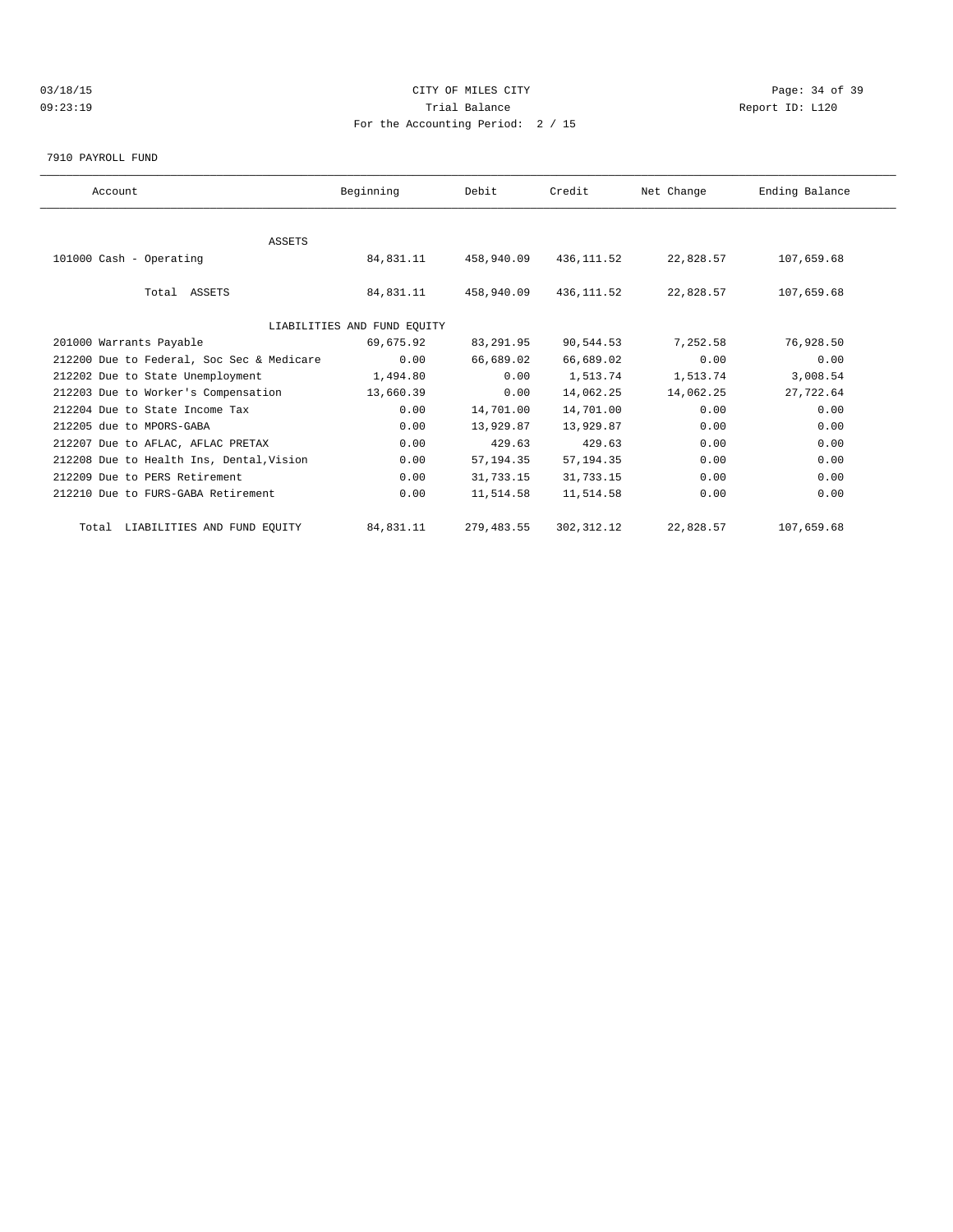| 03/18/15 | CITY OF MILES CITY                | Page: 35 of 39  |
|----------|-----------------------------------|-----------------|
| 09:23:19 | Trial Balance                     | Report ID: L120 |
|          | For the Accounting Period: 2 / 15 |                 |

#### 7930 CLAIMS FUND

| Account                              | Beginning                   | Debit      | Credit     | Net Change | Ending Balance |
|--------------------------------------|-----------------------------|------------|------------|------------|----------------|
| ASSETS                               |                             |            |            |            |                |
| 101000 Cash - Operating              | 169,223.64                  | 201,202.21 | 224,403.86 | 0.00       | 169, 223.64    |
| ASSETS<br>Total                      | 169, 223.64                 | 201,202.21 | 224,403.86 | 0.00       | 169, 223.64    |
|                                      | LIABILITIES AND FUND EQUITY |            |            |            |                |
| 201000 Warrants Payable              | 169,223.64                  | 224,403.86 | 201,202.21 | 0.00       | 169, 223.64    |
| LIABILITIES AND FUND EQUITY<br>Total | 169, 223.64                 | 224,403.86 | 201,202.21 | 0.00       | 169, 223.64    |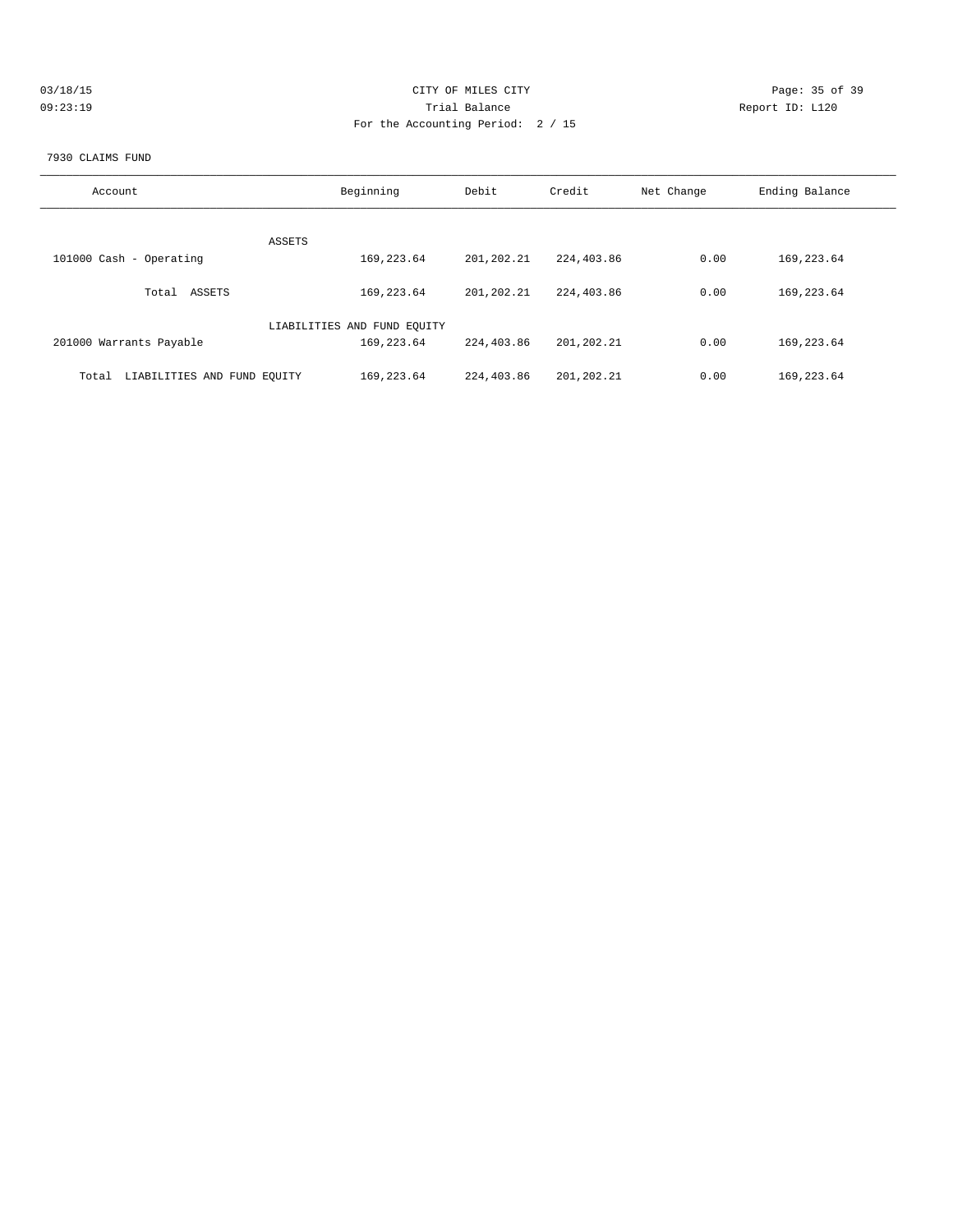| 03/18/15 |  |  |
|----------|--|--|
| 09:23:19 |  |  |

# CITY OF MILES CITY CONTROL CONTROL CONTROL CONTROL CONTROL PAGE: 36 of 39 Trial Balance **Communist Communist Proport ID:** L120 For the Accounting Period: 2 / 15

7980 CUSTER CO WATER & SEWER DISTRICT

| Account                                 | Beginning                   | Debit       | Credit      | Net Change | Ending Balance |
|-----------------------------------------|-----------------------------|-------------|-------------|------------|----------------|
|                                         |                             |             |             |            |                |
|                                         | ASSETS                      |             |             |            |                |
| 101000 Cash - Operating                 | 0.00                        | 10,561.63   | 10,561.63   | 0.00       | 0.00           |
| 122000 Accounts Receivable              | 12,368.80                   | 13,711.42   | 10,561.63   | 3,149.79   | 15,518.59      |
| Total ASSETS                            | 12,368.80                   | 24, 273.05  | 21, 123. 26 | 3,149.79   | 15,518.59      |
|                                         | LIABILITIES AND FUND EQUITY |             |             |            |                |
| 202000 Accounts Payable                 | 0.00                        | 10,561.63   | 10,561.63   | 0.00       | 0.00           |
| 211020 Due to Custer Water & Sewer Dist | 12,368.80                   | 10,561.63   | 13,711.42   | 3,149.79   | 15,518.59      |
| LIABILITIES AND FUND EQUITY<br>Total    | 12,368.80                   | 21, 123. 26 | 24, 273.05  | 3,149.79   | 15,518.59      |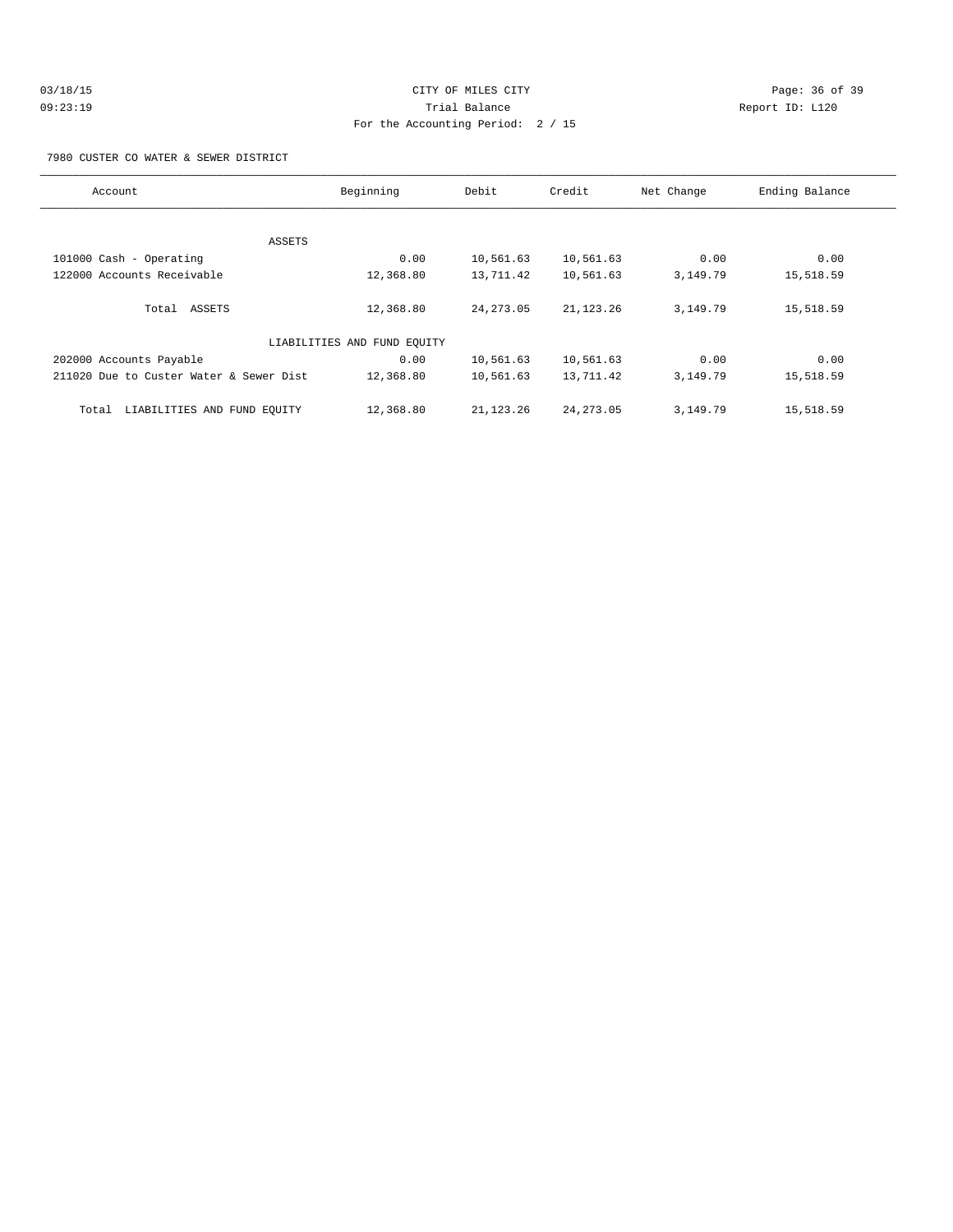| 03/18/15 | CITY OF MILES CITY                | Page: 37 of 39  |
|----------|-----------------------------------|-----------------|
| 09:23:19 | Trial Balance                     | Report ID: L120 |
|          | For the Accounting Period: 2 / 15 |                 |
|          |                                   |                 |

7981 Interest Clearing

| Account                              | Beginning | Debit    | Credit   | Net Change | Ending Balance |
|--------------------------------------|-----------|----------|----------|------------|----------------|
| ASSETS                               |           |          |          |            |                |
| 101000 Cash - Operating              | 0.00      | 1,014.08 | 1,014.08 | 0.00       | 0.00           |
| ASSETS<br>Total                      | 0.00      | 1,014.08 | 1,014.08 | 0.00       | 0.00           |
| LIABILITIES AND FUND EQUITY          |           |          |          |            |                |
| 212500 Due to Others                 | 0.00      | 1,014.08 | 1,014.08 | 0.00       | 0.00           |
| LIABILITIES AND FUND EQUITY<br>Total | 0.00      | 1,014.08 | 1,014.08 | 0.00       | 0.00           |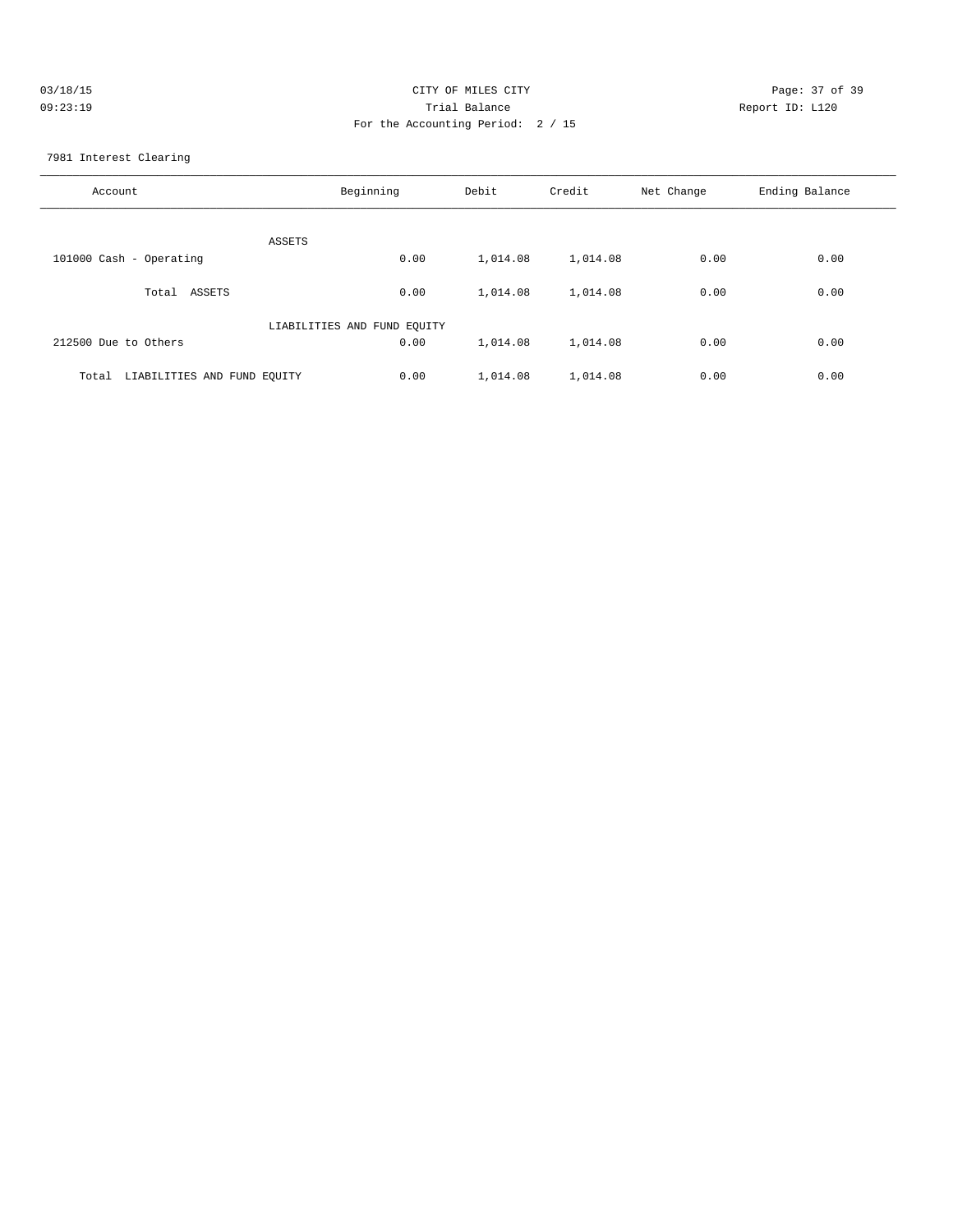| 03/18/15 |  |
|----------|--|
| 09:23:19 |  |

# CITY OF MILES CITY CONTROL CONTROL CONTROL CONTROL CITY Trial Balance **Communist Communist Proport ID:** L120 For the Accounting Period: 2 / 15

#### 9000 GENERAL FIXED ASSETS GROUP OF ACCOUNTS FUND

| Account                                                    | Beginning       | Debit | Credit | Net Change | Ending Balance    |
|------------------------------------------------------------|-----------------|-------|--------|------------|-------------------|
| ASSETS                                                     |                 |       |        |            |                   |
| 181000 Land                                                | 526,599.00      | 0.00  | 0.00   | 0.00       | 526,599.00        |
|                                                            | 1,986,836.00    | 0.00  | 0.00   | 0.00       |                   |
| 182000 Buildings                                           |                 |       |        |            | 1,986,836.00      |
| 182100 Allowance for Depr - Buildings (Cre(                | 684,991.00)     | 0.00  | 0.00   | 0.00       | 684,991.00)       |
| 186000 Machinery and Equipment                             | 3,038,732.00    | 0.00  | 0.00   | 0.00       | 3,038,732.00      |
| 186100 Allowance for Depr - Machinery & Eq(                | 1,463,750.00    | 0.00  | 0.00   | 0.00       | (1, 463, 750.00)  |
| 187000 Infrastructure                                      | 33,670,108.00   | 0.00  | 0.00   | 0.00       | 33,670,108.00     |
| 187100 Allowance For Depreciation - Infras (16,321,771.00) |                 | 0.00  | 0.00   | 0.00       | (16, 321, 771.00) |
| Total ASSETS                                               | 20, 751, 763.00 | 0.00  | 0.00   | 0.00       | 20,751,763.00     |
| LIABILITIES AND FUND EQUITY                                |                 |       |        |            |                   |
| 280000 INVESTMENT IN GENERAL FIXED ASSETS                  | 20,751,763.00   | 0.00  | 0.00   | 0.00       | 20,751,763.00     |
| LIABILITIES AND FUND EOUITY<br>Total                       | 20,751,763.00   | 0.00  | 0.00   | 0.00       | 20, 751, 763.00   |